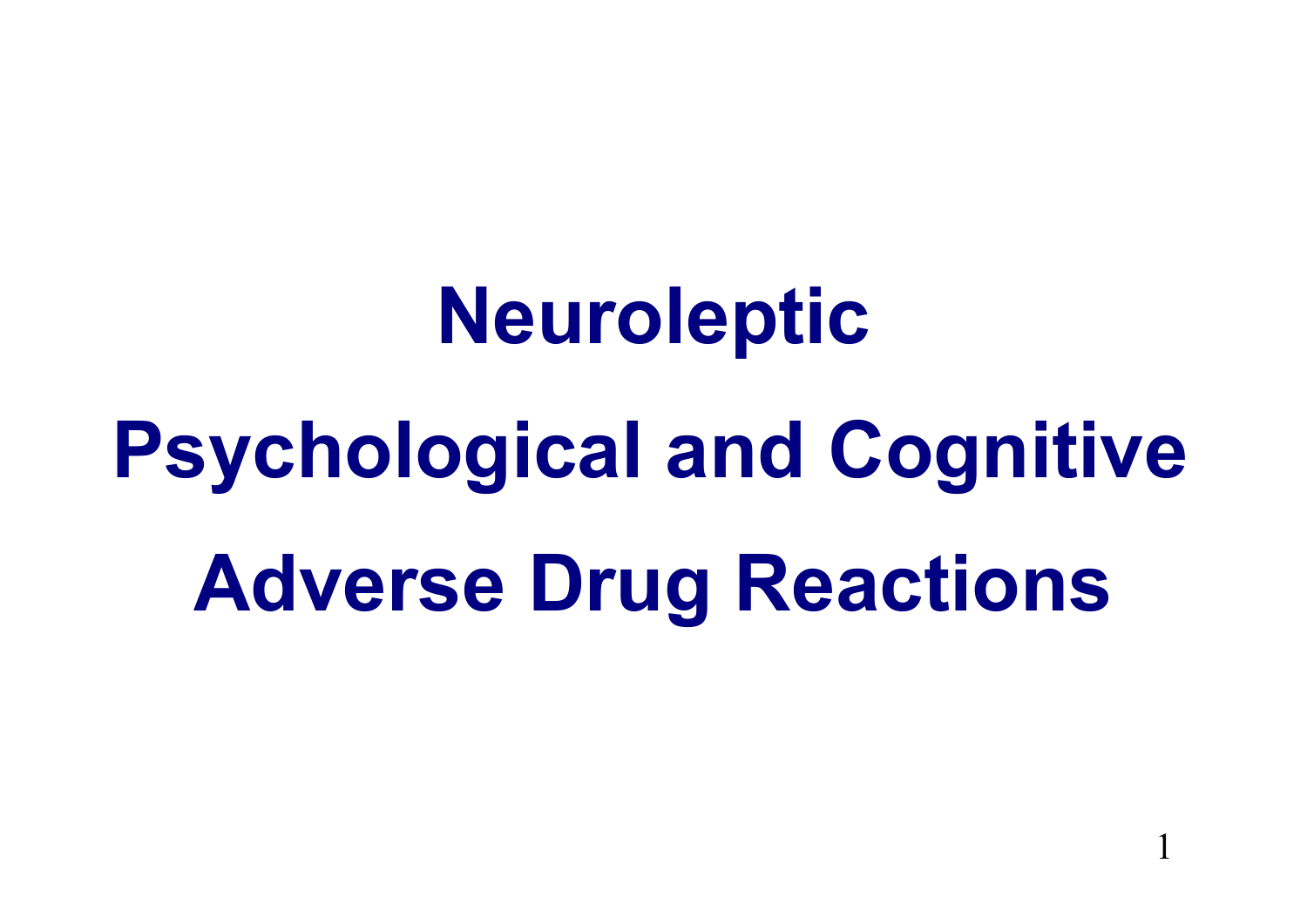#### **Contents**

| Neuroleptics and Antipsychotics        |  |
|----------------------------------------|--|
|                                        |  |
|                                        |  |
| Psychological and Cognitive Health     |  |
|                                        |  |
| Neuroleptics and Neurotransmitters     |  |
| Neurotransmitter Functions: Dopamine   |  |
| Noradrenaline                          |  |
| Serotonin and Acetylcholine 11         |  |
| Effects of Neurotransmitter Disruption |  |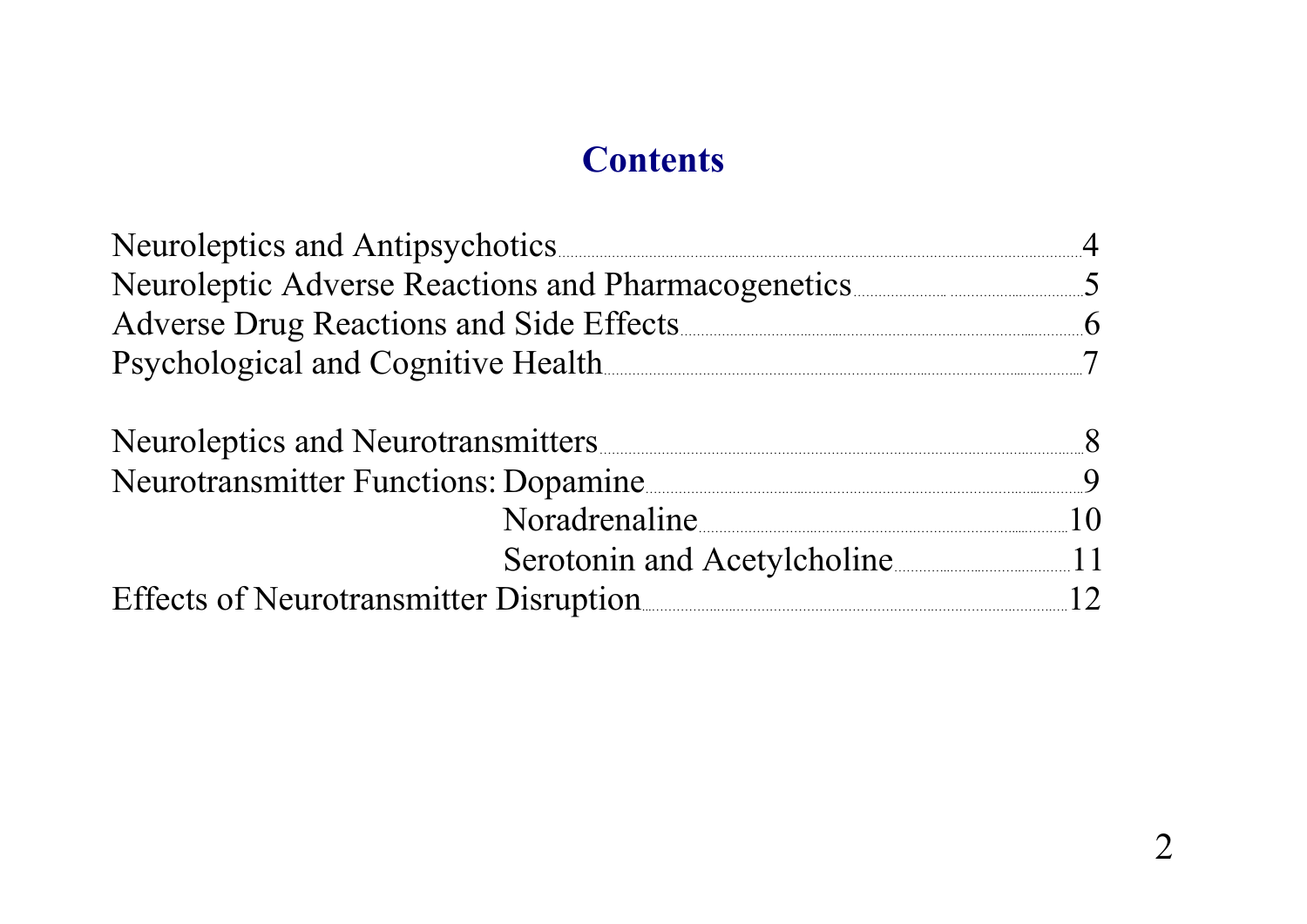#### **Contents continued…**

| Neuroleptic Psychological and Cognitive Adverse Reactions | 14 |
|-----------------------------------------------------------|----|
|                                                           |    |
| Dementia and Alzheimers Disease                           | 17 |
| Anosognosia                                               | 19 |
| Dysphoria and Depression                                  | 20 |
| Akathisia                                                 | 21 |
| Suicide                                                   | 22 |
| Violence and Aggression                                   | 24 |
|                                                           | 25 |
|                                                           | 26 |
| Withdrawal and Dependency                                 | 27 |
|                                                           | 28 |
| Neuroleptic Drugs may be Unnecessary or Contra-indicated  | 29 |
| Ethics                                                    | 30 |
| Conclusion                                                | 31 |
| References                                                |    |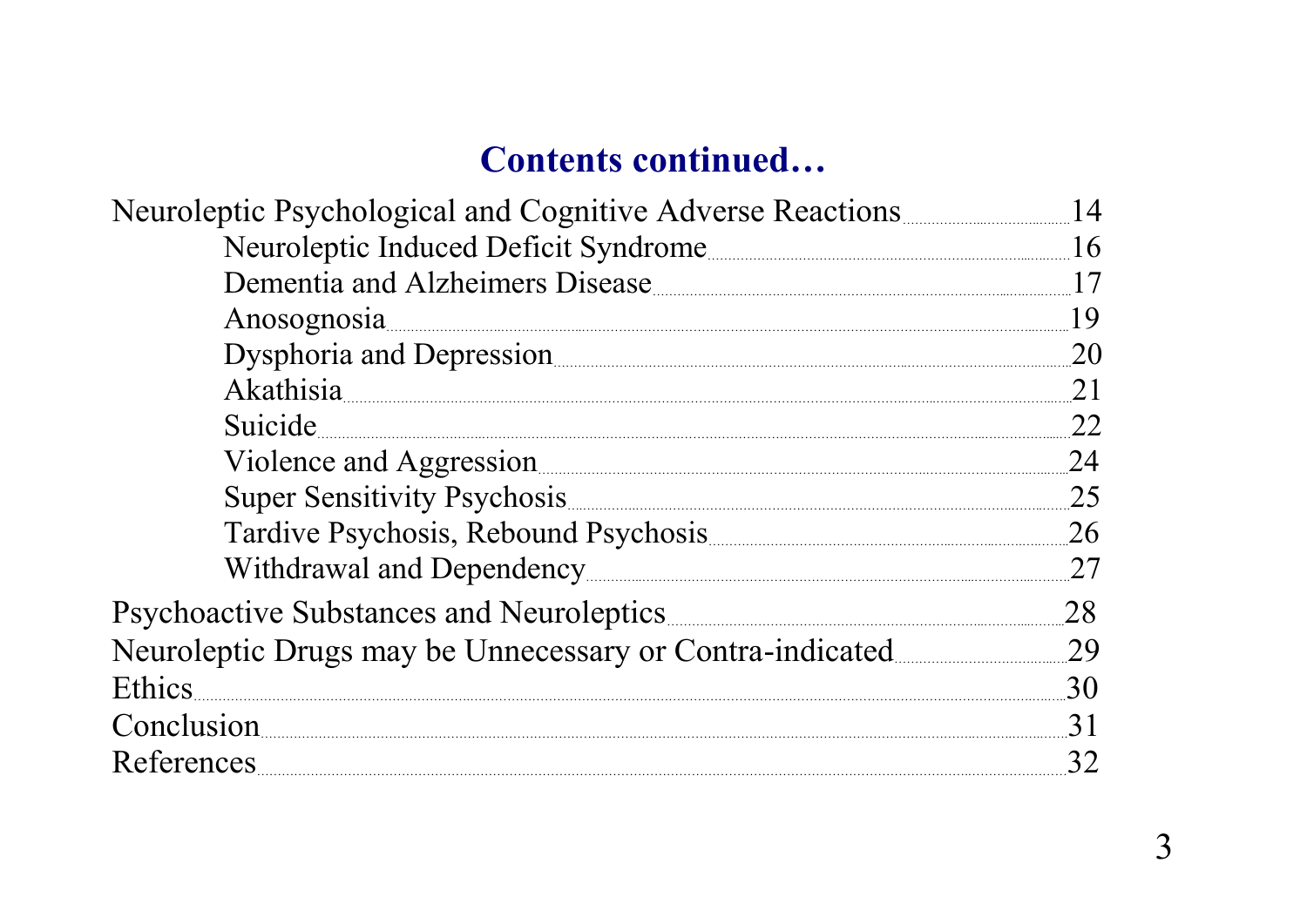## **Neuroleptics and Antipsychotics**

The terms 'antipsychotic' and 'neuroleptic' are used interchangeably in research papers, although in clinical guidelines and practice, 'antipsychotic' is the most frequently used.

Prior to these terms these medications were known as 'Major Tranquillisers'. The term 'neuroleptic' was accepted in 1955 and eventually became known as 'antipsychotic' by drug companies who used it as a marketing ploy to influence doctors and patients to believe that the drug's specific action was to treat and prevent psychosis. However this ploy puts considerable distance from numerous other 'antipsychotic' actions and the hard reality of what the drug does to the brain.

Neuroleptic literally means to 'seize the nerve', a chilling scenario. For this reason, throughout this document the word 'Neuroleptic' will be used in place of 'Antipsychotic.'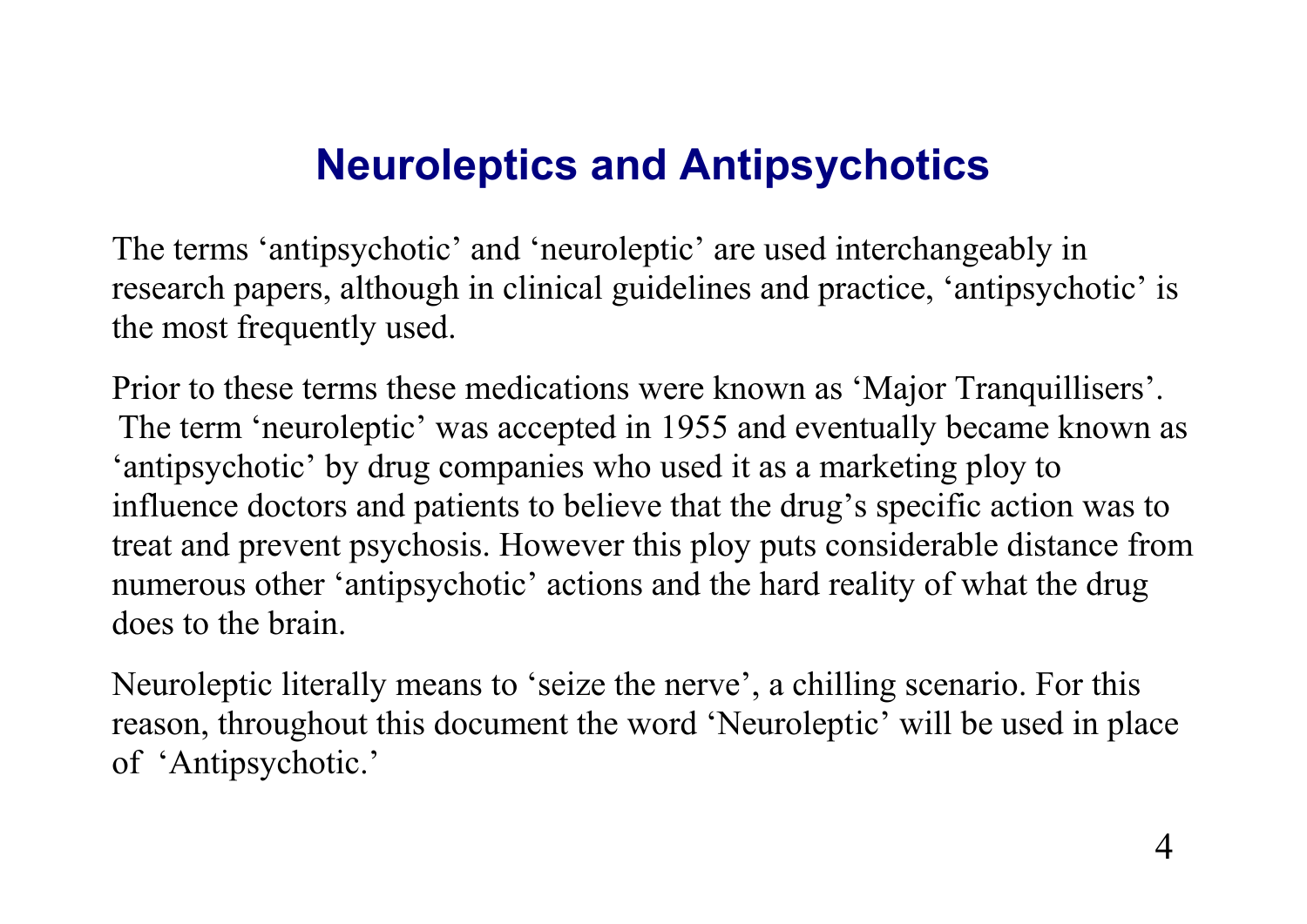#### **Neuroleptic Adverse Reactions and Pharmacogenetics**

Neuroleptic Adverse Drug Reactions (**ADR**) are caused by the way the drugs act on neurons and neurotransmitters in the brain and body and are therefore **IATROGENIC.** i.e. neuroleptic induced.

**ADR** are influenced by the genetically predetermined rate of metabolism known as **Pharmacogenetics.** When people have the in born slower rates of metabolism i.e. **Poor Metaboliser** or an **Intermediate Metaboliser Genotype** profiles, neuro-toxicity increases which is associated with the severity of **ADR**.<sup>1&2</sup>

All people who take neuroleptics will be affected by various **ADR**, either within a short or longer period of time.

60% of patients experience severe/very severe side effects. **3**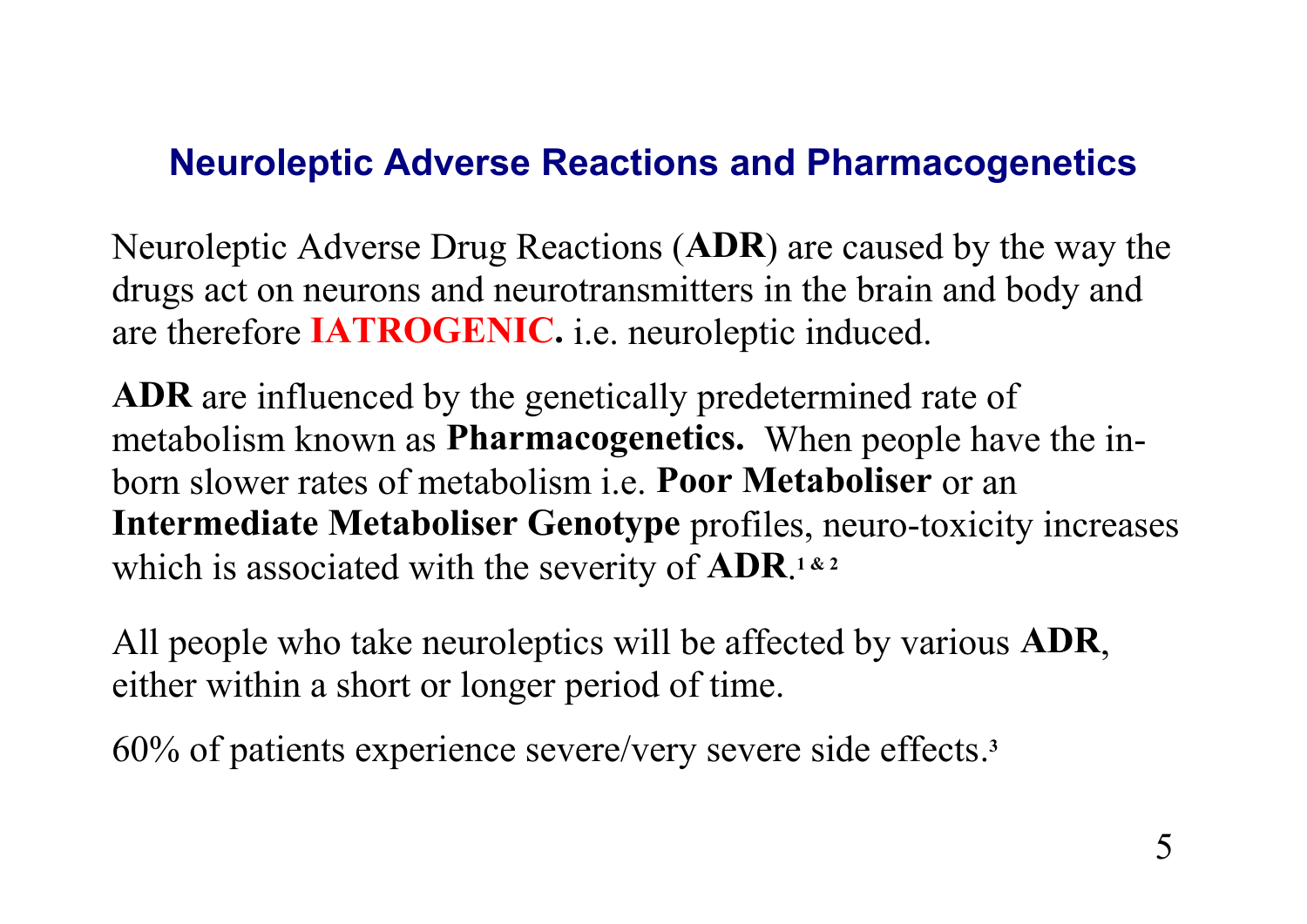## **Adverse Drug Reactions and Side Effects**

In both patient and professional literature, to explain the 'undesired effects of medication', pharmaceutical companies commonly use the term 'side effects'. Because the term both minimises and obscures the cause of 'side effects', the term is replaced by **Adverse Drug Reactions** (**ADR**) in this document.

Many neuroleptic psychological **ADR** are not found in mainstream literature. In order to readdress this situation, this document provides up to date and concise **ADR** information for mental health and social care practitioners.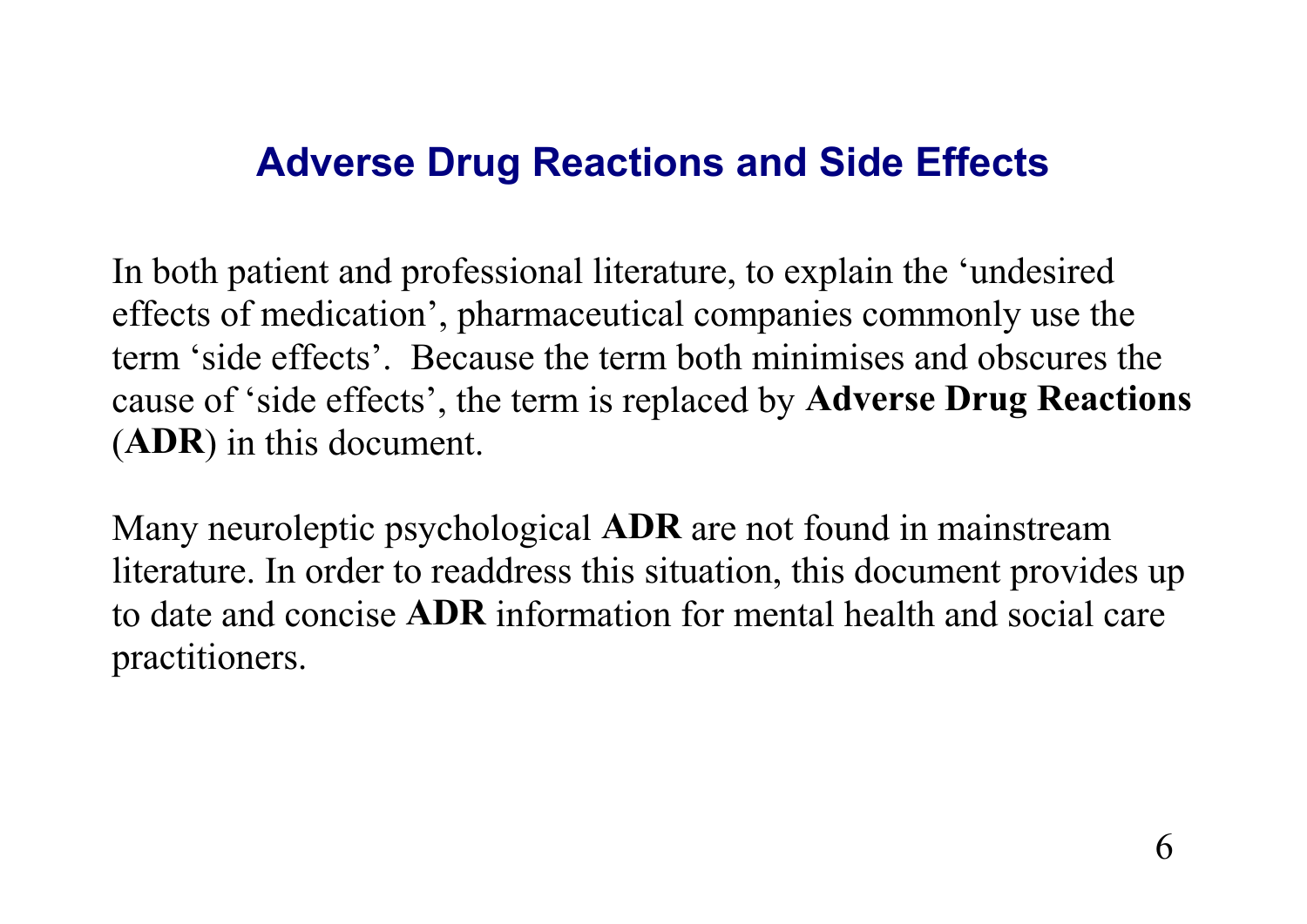## **Psychological and Cognitive Health**

Optimal psychological and cognitive health is determined in the brain by various neurotransmitters that mediate the functions of cognition, emotion and the ability to assimilate new experience in daily life. .

Neurotransmitters also control sleep patterns and enable flight and fight responses in the face of danger.**<sup>4</sup>**

The various neurotransmitters include dopamine, serotonin, noradrenaline and acetylcholine; it is the balance between all of the neurotransmitters that is important and this balance is in constant flux to maintain long term stability.

To understand the importance of the roles played by neurotransmitters, it is necessary to understand the individual neurotransmitter functions.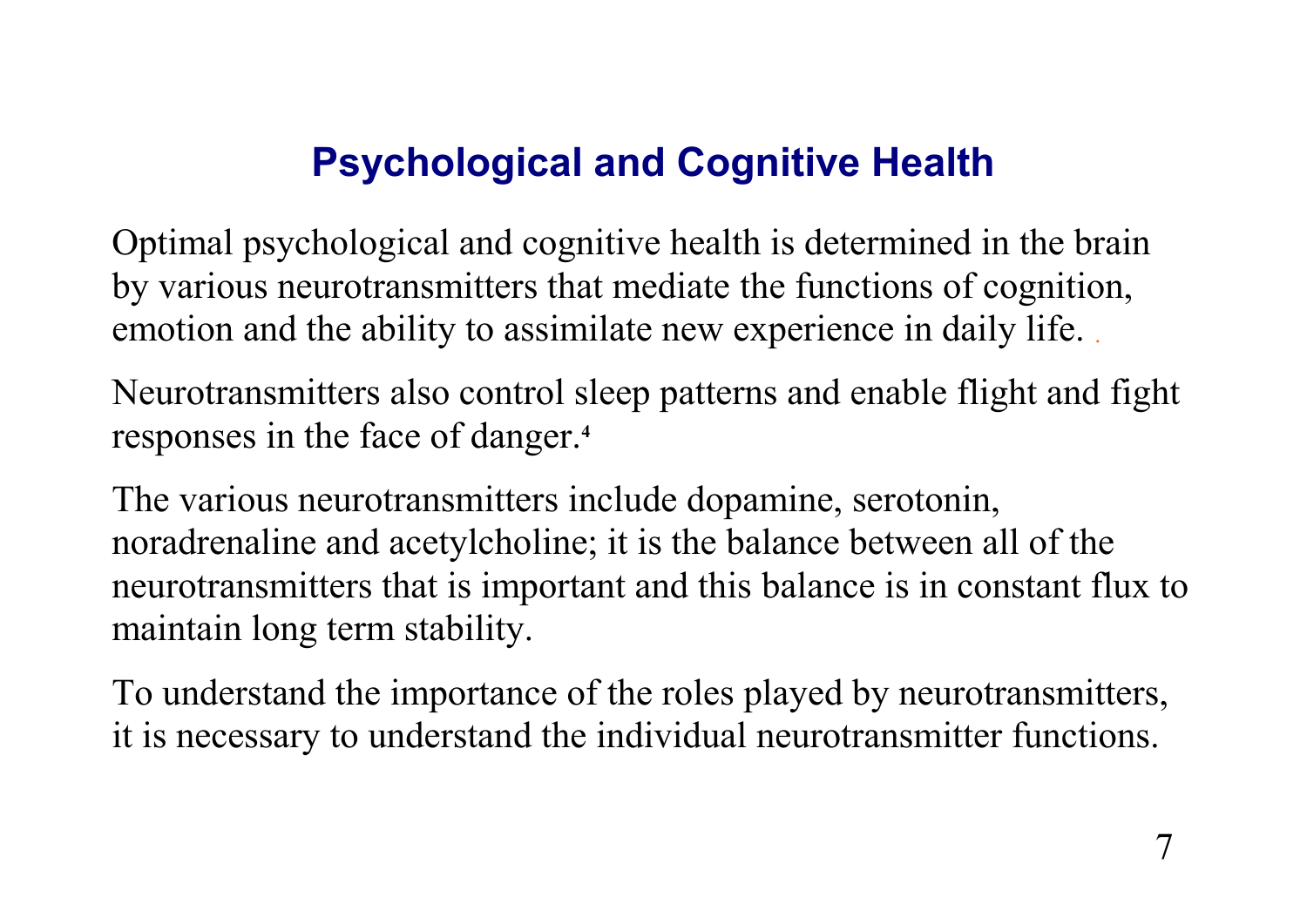## **Neuroleptics and Neurotransmitters**

Neuroleptic medication disrupts dopamine neurotransmitters and depletes dopamine. Because the level of dopamine is artificially lowered, all the other neurotransmitters - serotonin, adrenaline, noradrenaline and acetylcholine - are relatively affected and stability is lost.

Additionally atypical medications directly target serotonin, adrenaline, nor adrenaline and acetylcholine neurotransmitters further compounding the situation.

Since *all* these neurotransmitters play important roles in psychological and cognitive well being, it is inevitable unnatural interference will induce psychological and cognitive **ADR** because every function will be negatively affected.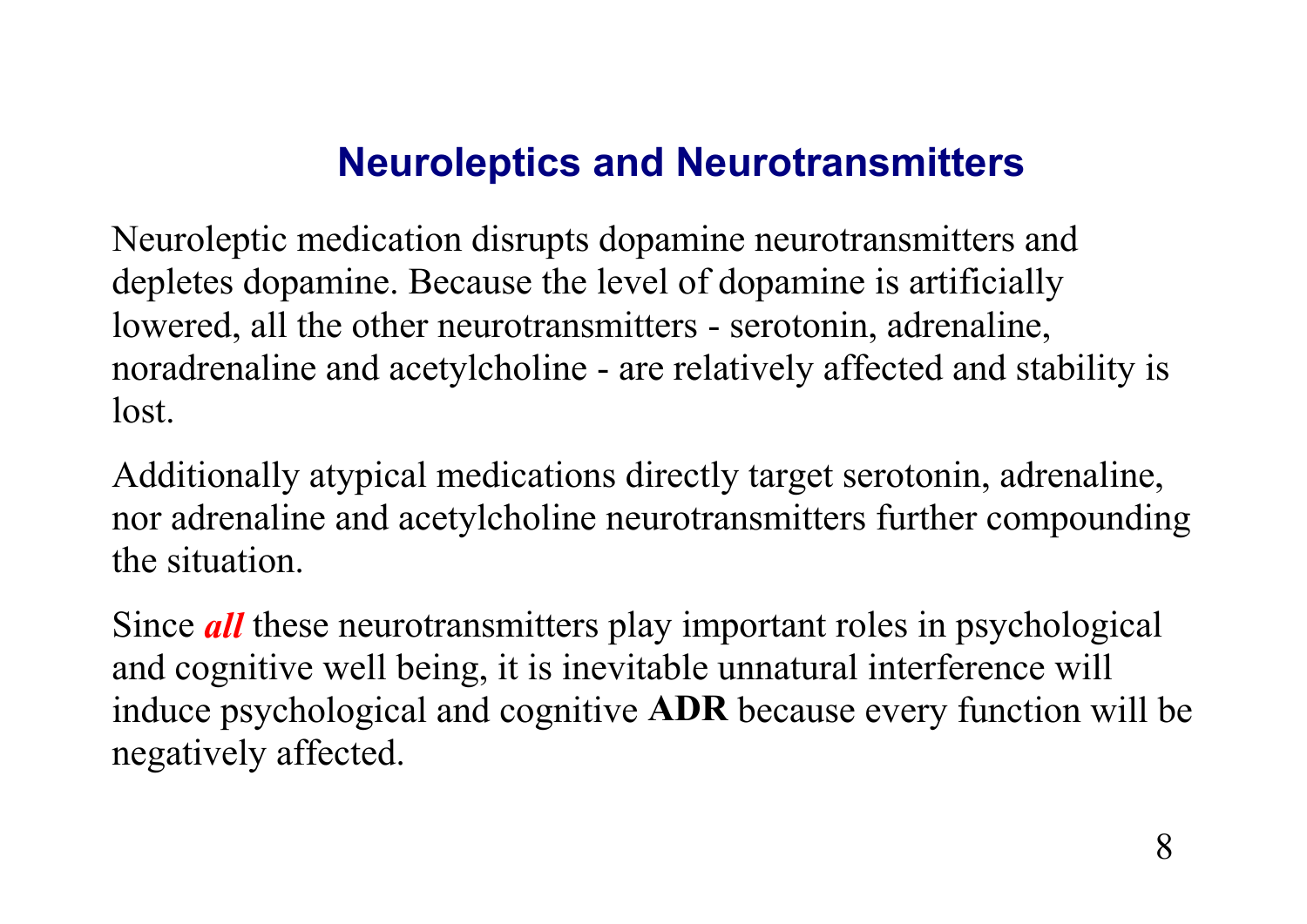## **Dopamine Neurotransmitter Functions**

**Dopamine** plays important roles in the following psychological and cognitive functions.

- Cognition (thinking, attentions, learning and memory)
- Affect (feeling, mood and emotion)
- Sensation of pleasure
- Sexual desire
- Behaviour (compulsions, stereotypies, addictions and desires) **<sup>5</sup>**
- Motivation
- Attachment
- Altruism (unselfish concern for others)
- Positive reinforcement (reward)
- Focusing, and problem solving <sup>4&6</sup>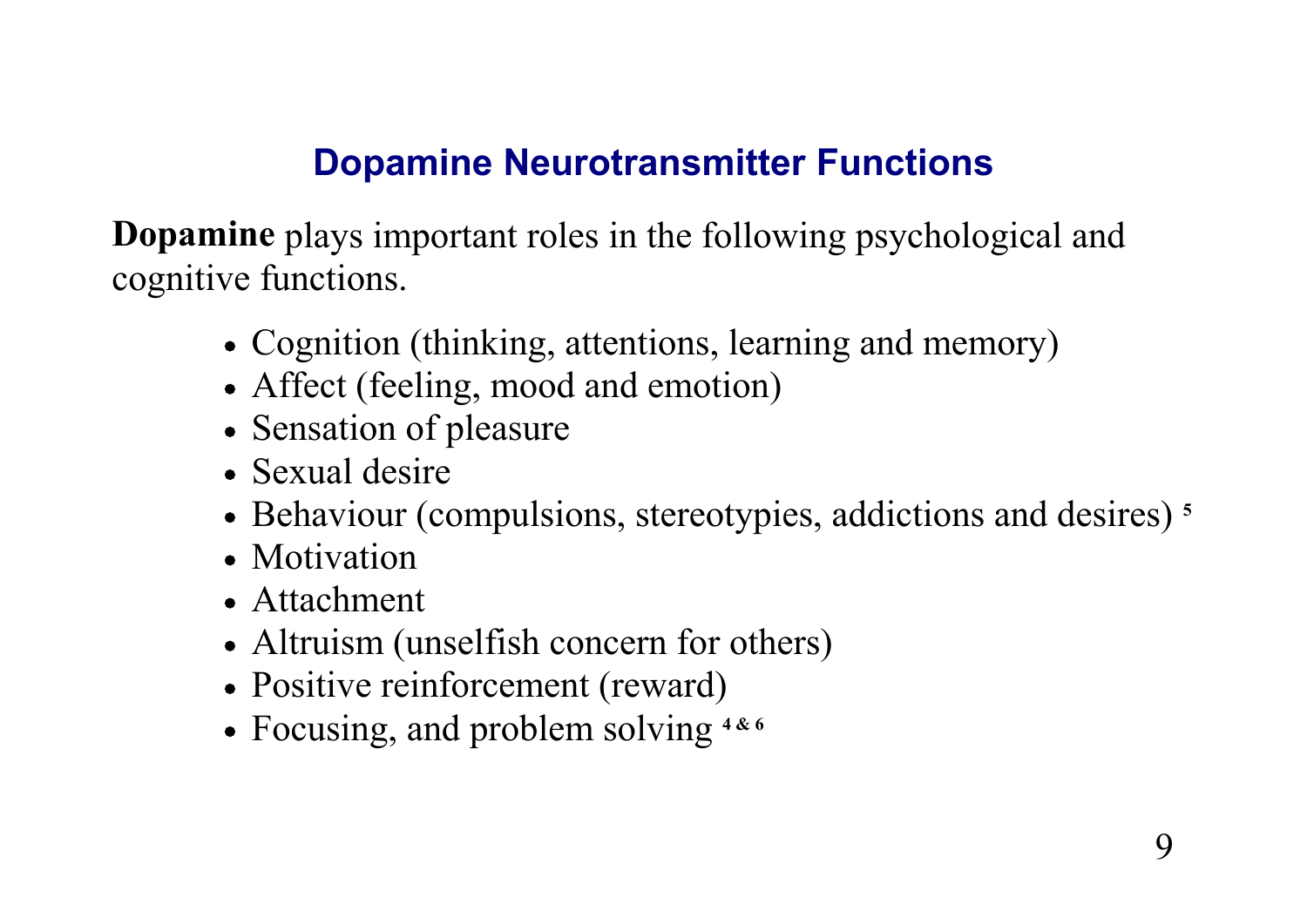## **Noradrenaline Neurotransmitter Functions**

**Noradrenaline** plays important roles in the following psychological and cognitive functions:

- Levels of arousal
- Fight or flight
- Concentration<sup>7</sup>
- Sustained focused attention.**<sup>7</sup>**
- Emotions
- Forming memories and learning**<sup>4</sup>**

#### **Optimal levels of noradrenaline provide clear thinking and alertness.7**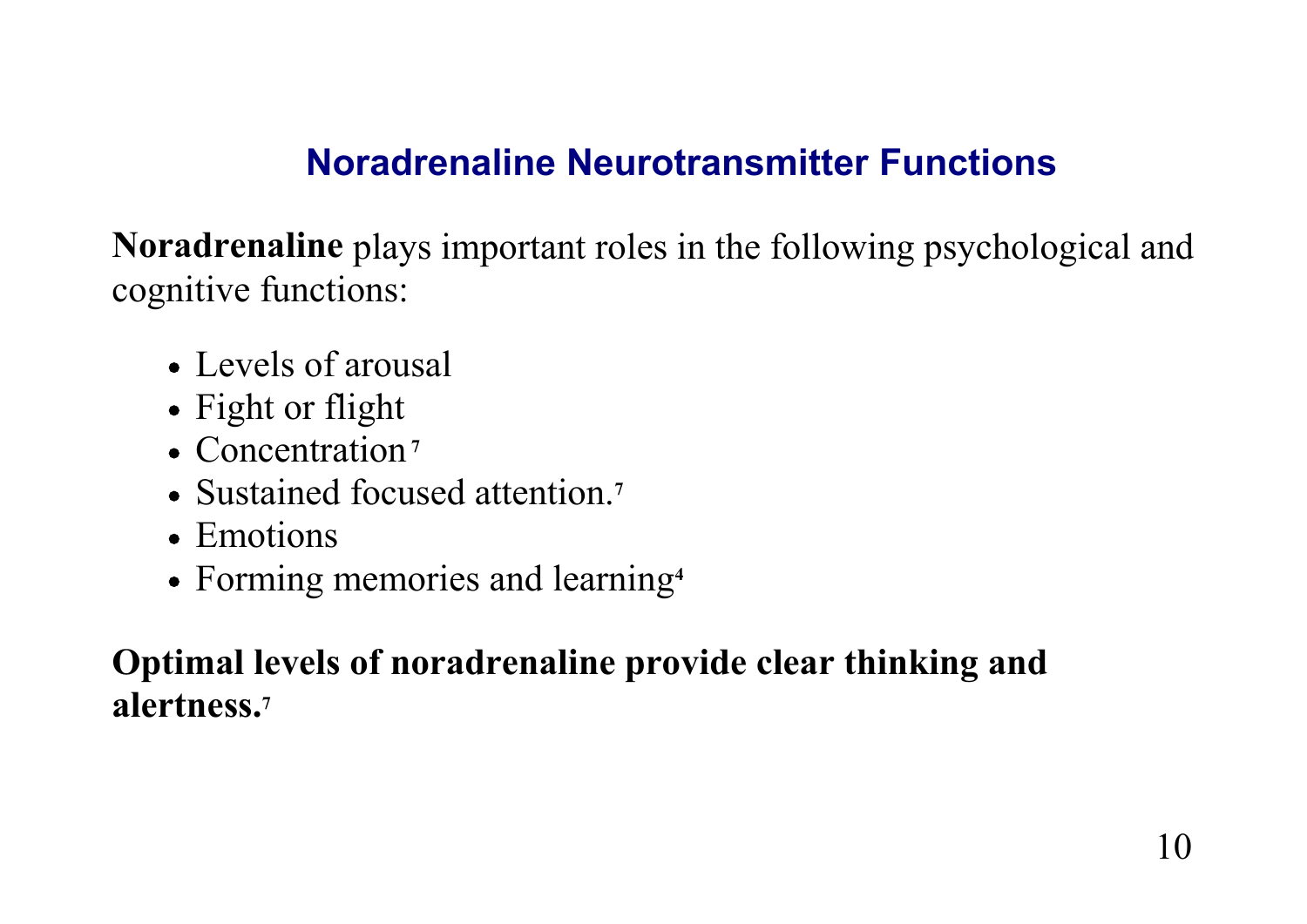#### **Serotonin and Acetylcholine Neurotransmitter Functions**

## **Serotonin** mediates:

- Alertness**<sup>4</sup>**
- Memory
- Mood and emotions e.g. anxiety & depression
- Wakefulness and sleep
- Pain perception**<sup>8</sup>**

**Acetylcholine** helps concentration and alertness at optimal levels.**<sup>7</sup>**

- Memory
- Thought and learning processes
- Arousal
- Motivation
- Emotion**<sup>4</sup>**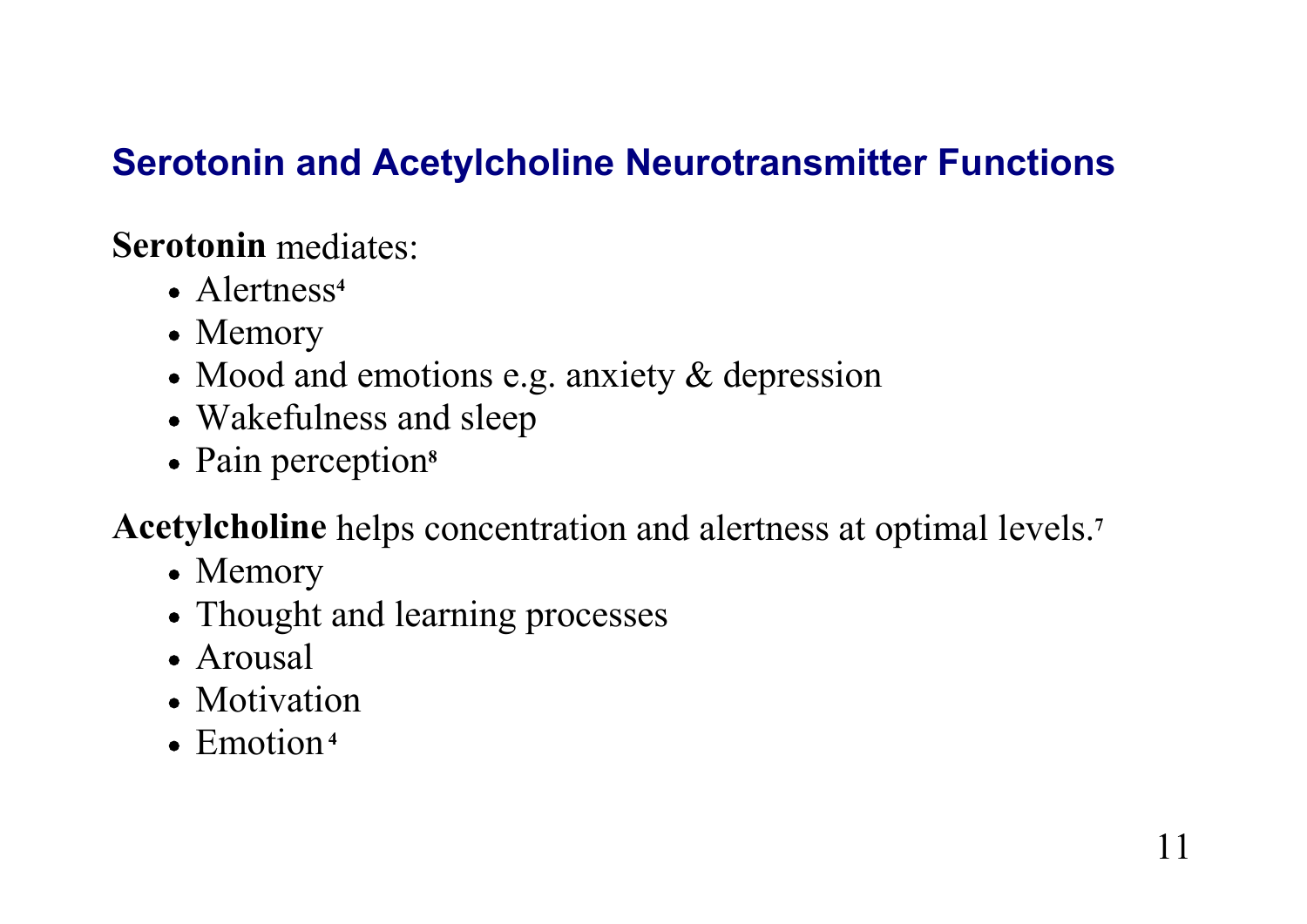## **Effects of Neurotransmitter Depletion**

**Dopamine depletion:** causes lack of pleasure, inability to feel love, lack of remorse about actions, distractibility, apathy, inability to reason or solve problems and an inability to filter out distractions and to focus.**<sup>7</sup>**

**Noradrenaline depletion:** associated with lack of drive and initiative, inability to form memories, low levels of arousal and attention.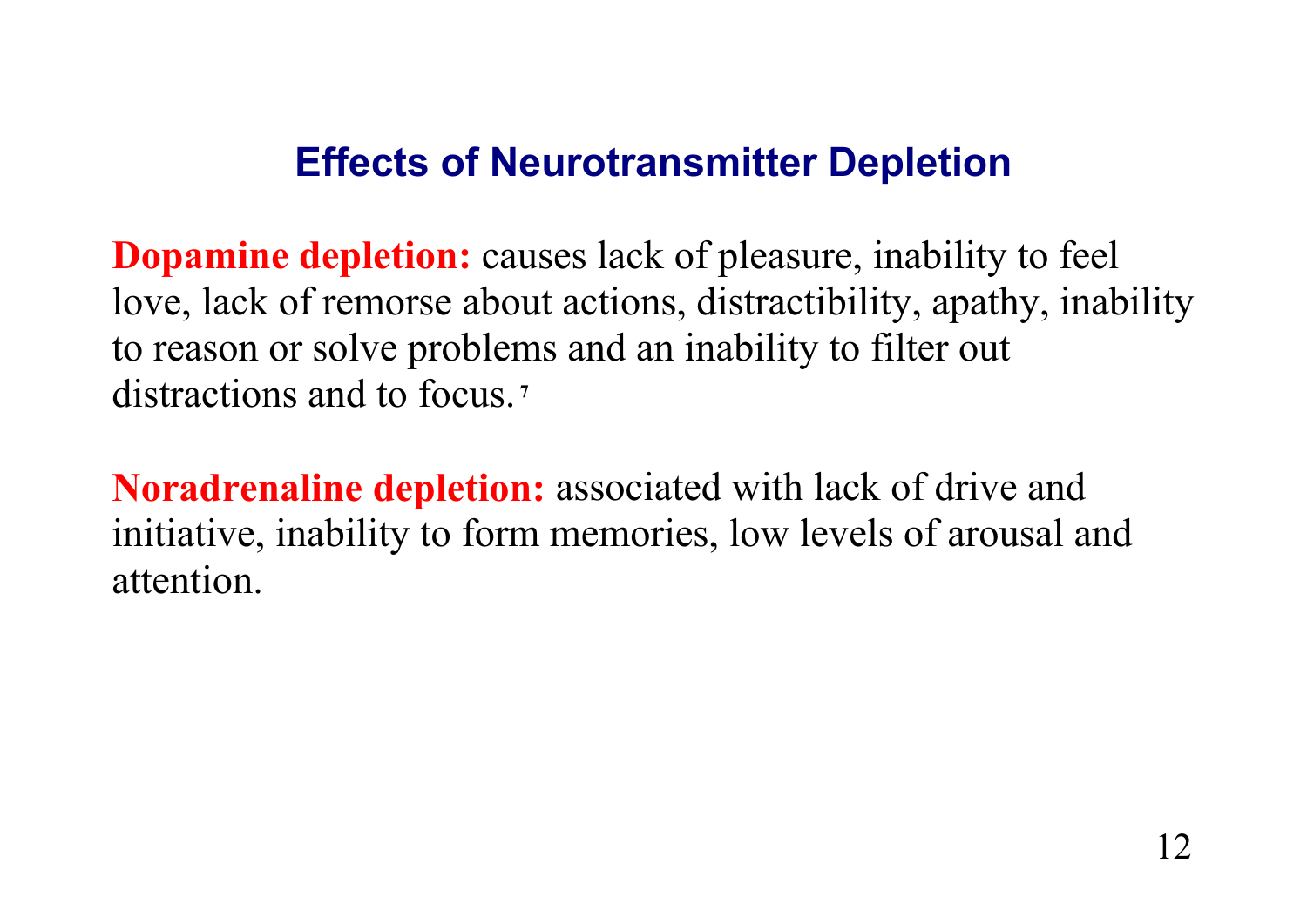## **Effects of Neurotransmitter Disruption**

**Serotonin disruption:** can cause nervousness/anxiety, worry, negativity/pessimism, irritability, impatience, feeling edgy, self destructive, low self esteem/confidence, repetitive thoughts (analysis paralysis), fears and phobias, masochistic or suicidal thoughts/plans. Hypomania, hallucinations, agitation and mental confusion, change of personality, aggression and violence.**<sup>9</sup>**

**Acetylcholine disruption:** is associated with irritability, anger, aggression and violence.**7, 10 & 11**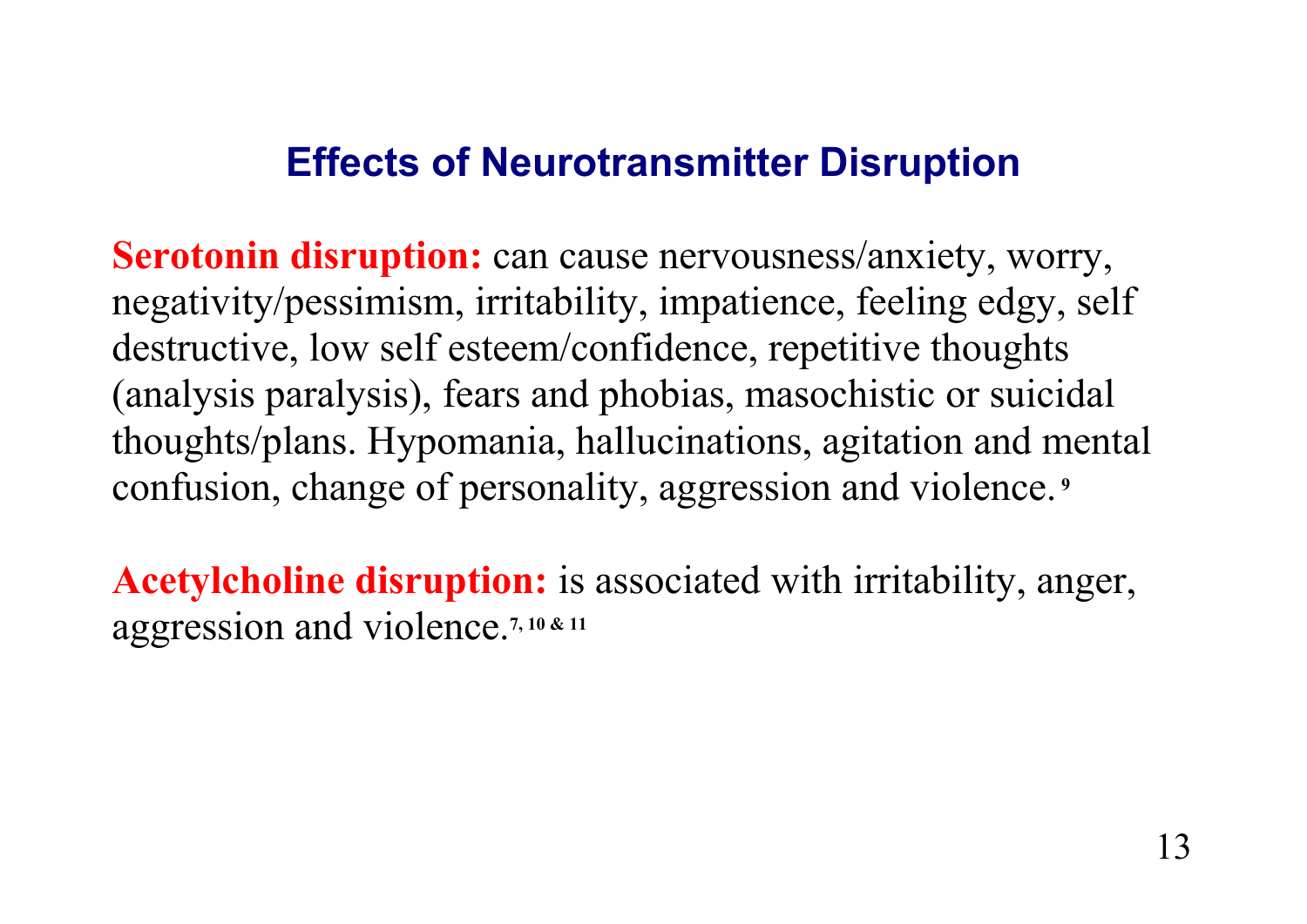## **Neuroleptic Psychological and Cognitive Adverse Reactions**

Neuroleptic psychological and cognitive **ADR** are **iatrogenic** due to neuroleptic interference with the brain's neurons and neurotransmitters.

All people who take neuroleptics will be prone to psychological and cognitive **ADR**, either within a short or longer time period and with varying degrees of intensity.

Ultimately neuroleptics cause the slow progressive deterioration in psychological and cognitive health.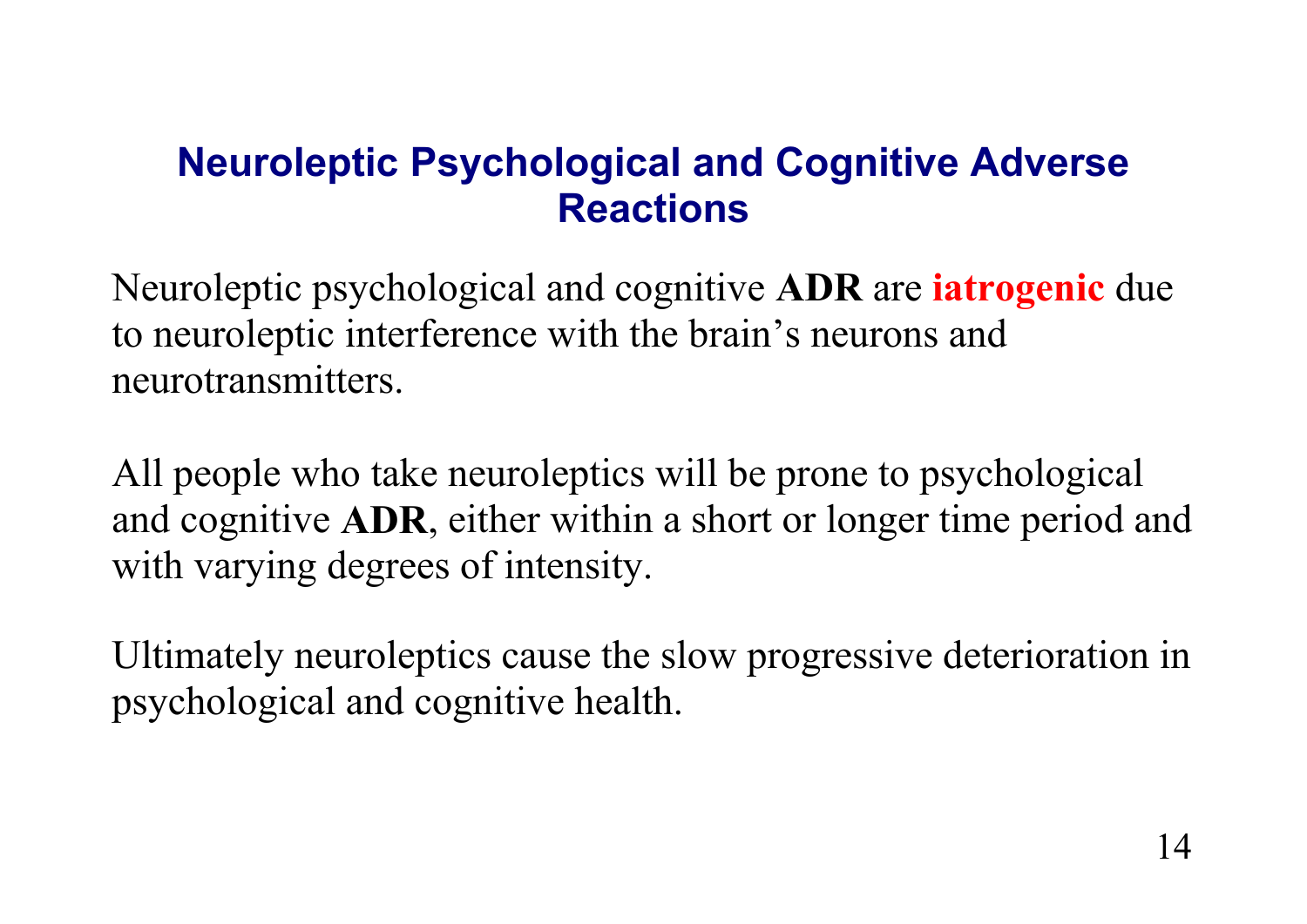## **Neuroleptic Psychological and Cognitive Adverse Reactions**

- **Neuroleptic Induced Deficit Syndrome (NIDS)**
- **Dementia, Alzheimer's Disease**
- **Anosognosia**
- **Dysphoria**
- **Depression**
- **Akathisia (Inner Restlessness)**
- **Suicide**
- **Violence and Aggression**
- **Super Sensitivity Psychosis**
- **Tardive Psychosis, Rebound Psychosis**
- **Withdrawal and Dependency**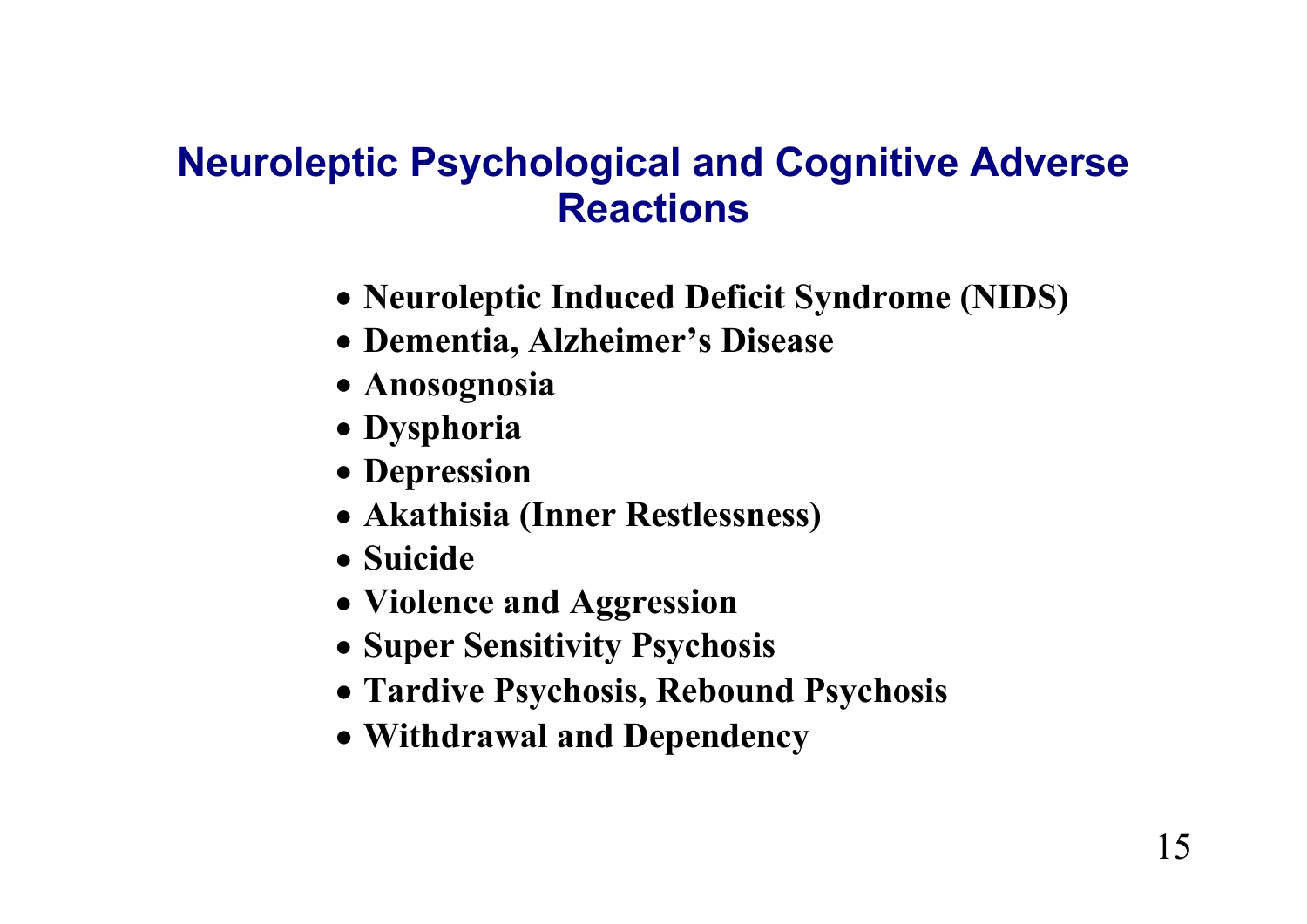## **Neuroleptic Induced Deficit Syndrome (NIDS)**

The chart below makes a comparison of the negative symptoms of schizophrenia and neuroleptic **ADR**.

They are very similar, indicating that neuroleptic disruption of dopamine, noradrenaline and serotonin, results in and is responsible for cognitive and psychological deterioration.**12 & 13**

| <b>Neuroleptic Adverse Effect</b> | "Schizophrenia" Negative Symptoms       |
|-----------------------------------|-----------------------------------------|
| Drowsiness                        | <b>Attentional Impairment</b>           |
| Apathy & Lack of energy           | Apathy & Lack of purpose                |
| Flat affect                       | Affective blunting & restrictive affect |
| Lack of feeling, 'dead inside'    | Reduced emotional range                 |
| Reduced drive & initiative        | Reduced sociality & curiosity           |
| <b>Ref</b> 12                     |                                         |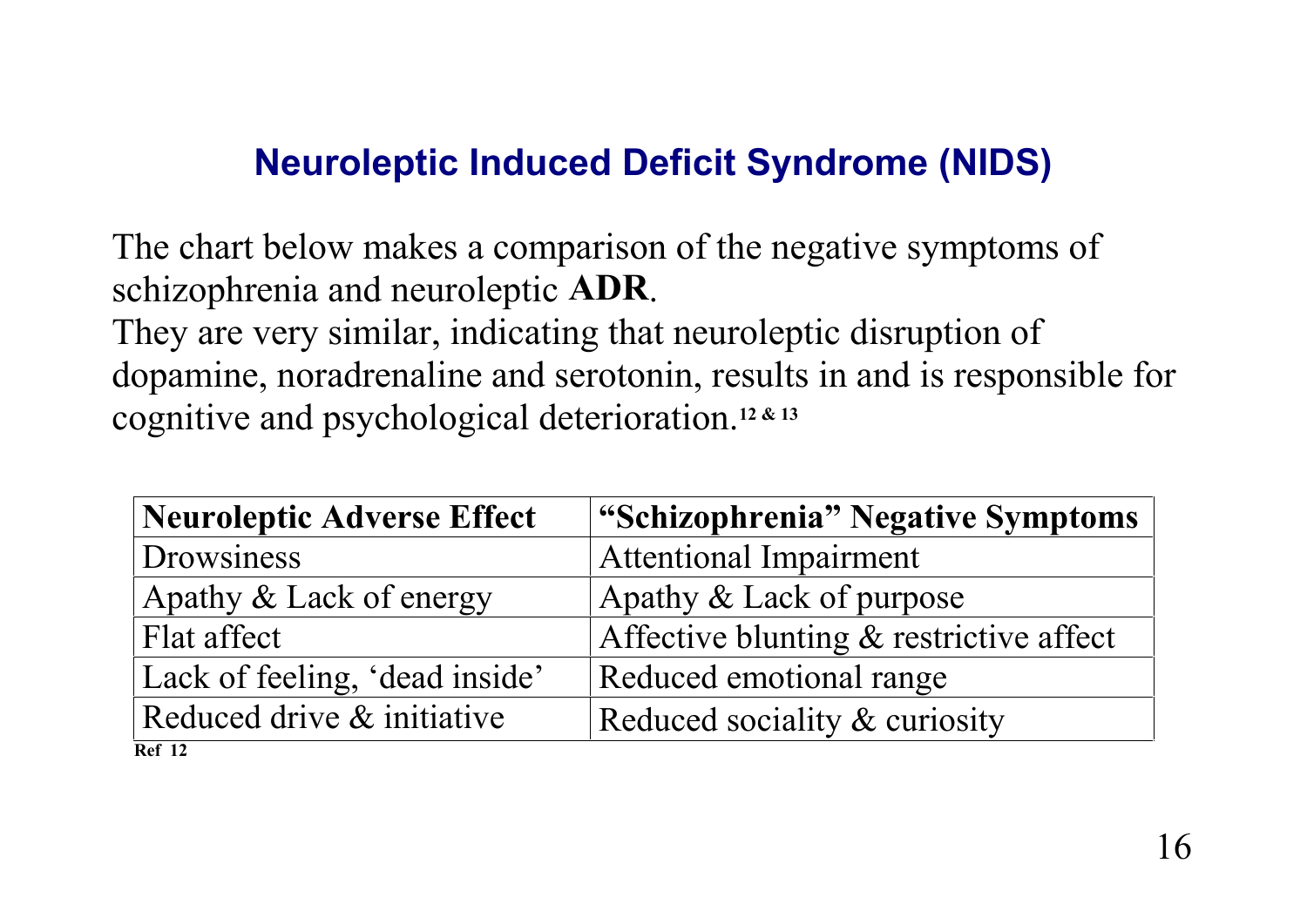## **Dementia**

- Dementia is associated with Tardive Dyskinesia (TD).
- Subjects with high TD scores had memory impairment. **14**
- In America, there are litigations relating to patients who have been seriously affected by TD and the associated intellectual impairments.
- In dementia, structural changes occur in the frontal lobes of the brain.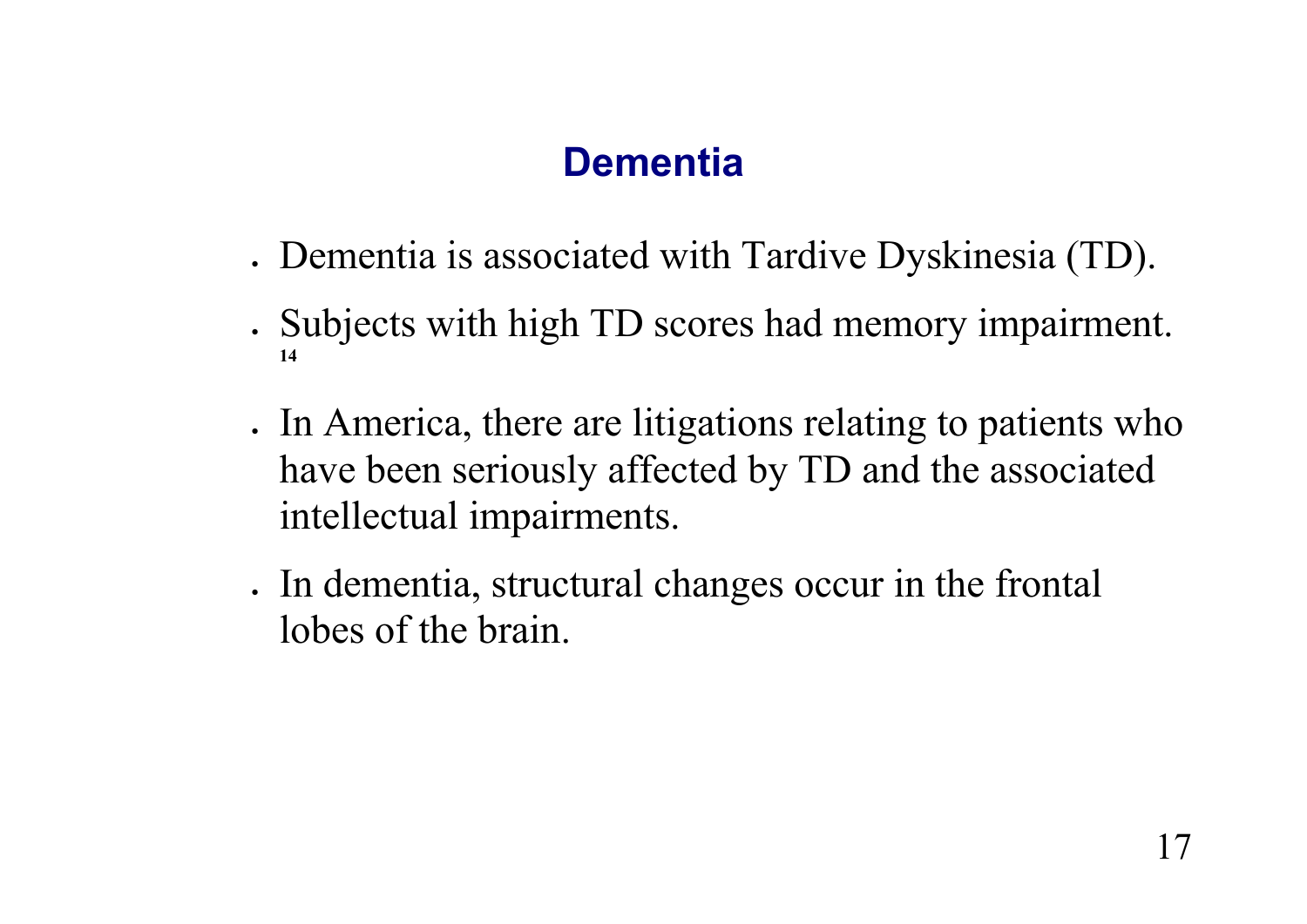## **Neuroleptics, Alzheimer's Disease and Progressive Brain Damage**

Anatomical brain changes in patients taking neuroleptics are similar to brain changes in patients with a diagnosis of Alzheimer's Disease.**<sup>15</sup>**

There was both a higher prevalence and greater intensity of plaque and tangle pathology among the schizophrenic subgroup when compared with age matched controls.**16 & 10**

A neuroimaging study of humans discovered that at the end of thirty months, patients displayed significant loss of brain volume (4-9%) in the frontal and temporal lobes.**17** The change was associated with unimpressive changes in target symptoms (inability to experience pleasure, restricted affect, limited speech) and significant deteriorations in cognitive functions (verbal memory, spatial memory, abstraction).**10**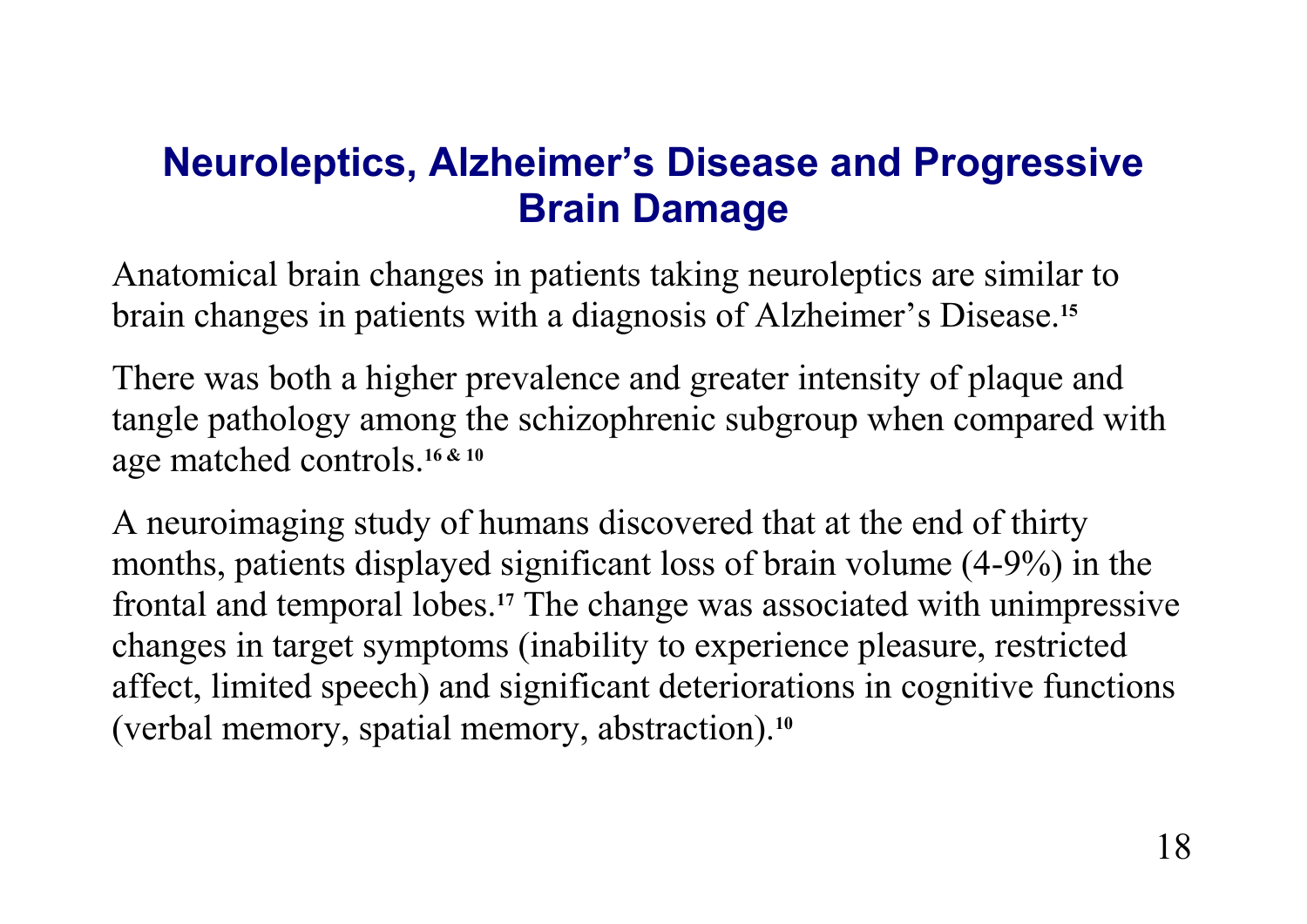## **Anosognosia**

- Similar to being intoxicated with alcohol, with emotional disinhibition.
- Being unaware anything is amiss with personal behaviour.
- To observers it is obvious that personal evaluation of behaviour is impaired.**18**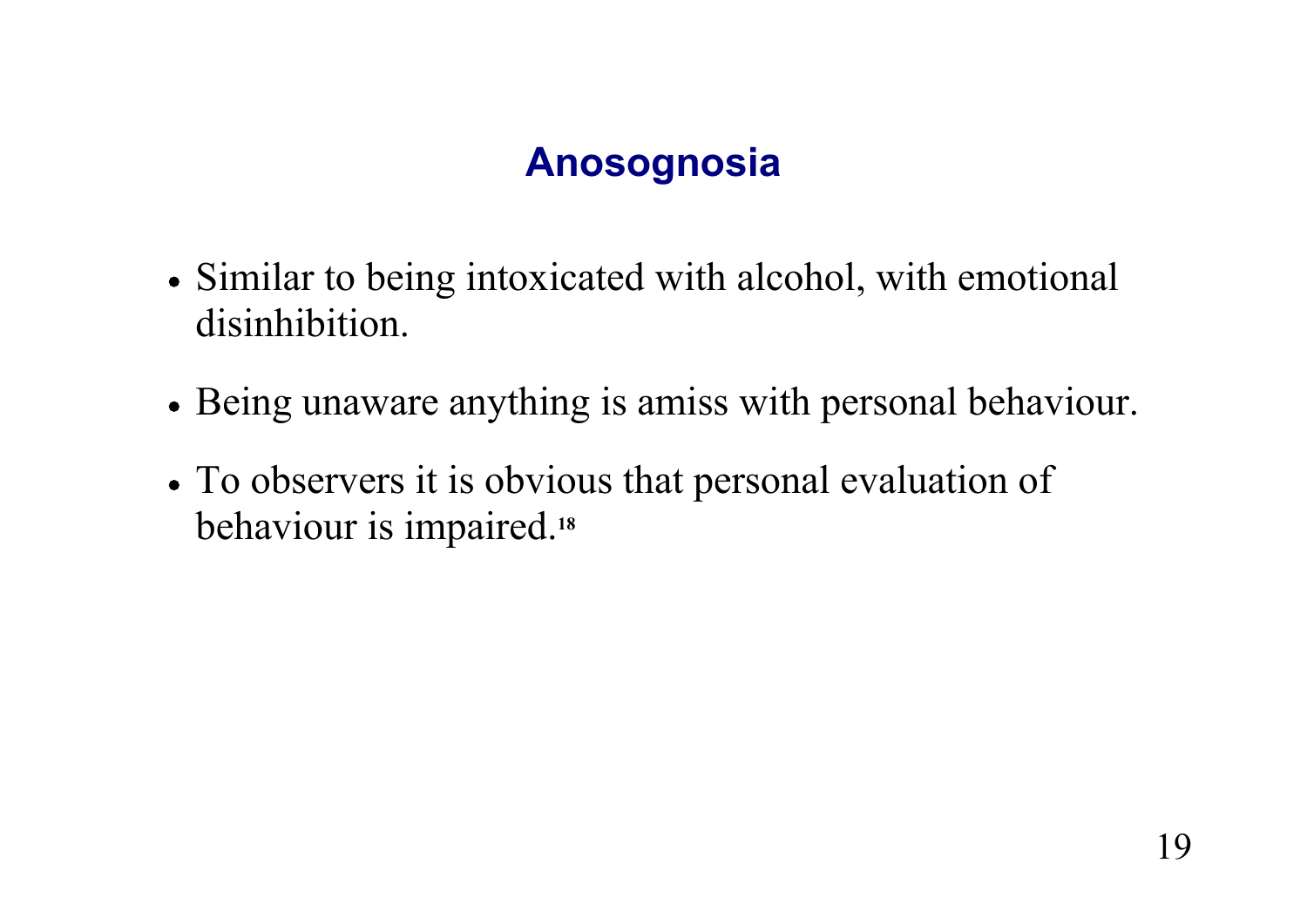## **Dysphoria**

- Extremely unpleasant and distressing subjective change in mood.
- Severe anxiety, agitation, depression and irritability.
- Impairs psychological therapy.<sup>19</sup>

## **Depression**

• Severe depression occurs in patients on depot neuroleptic medication.**20**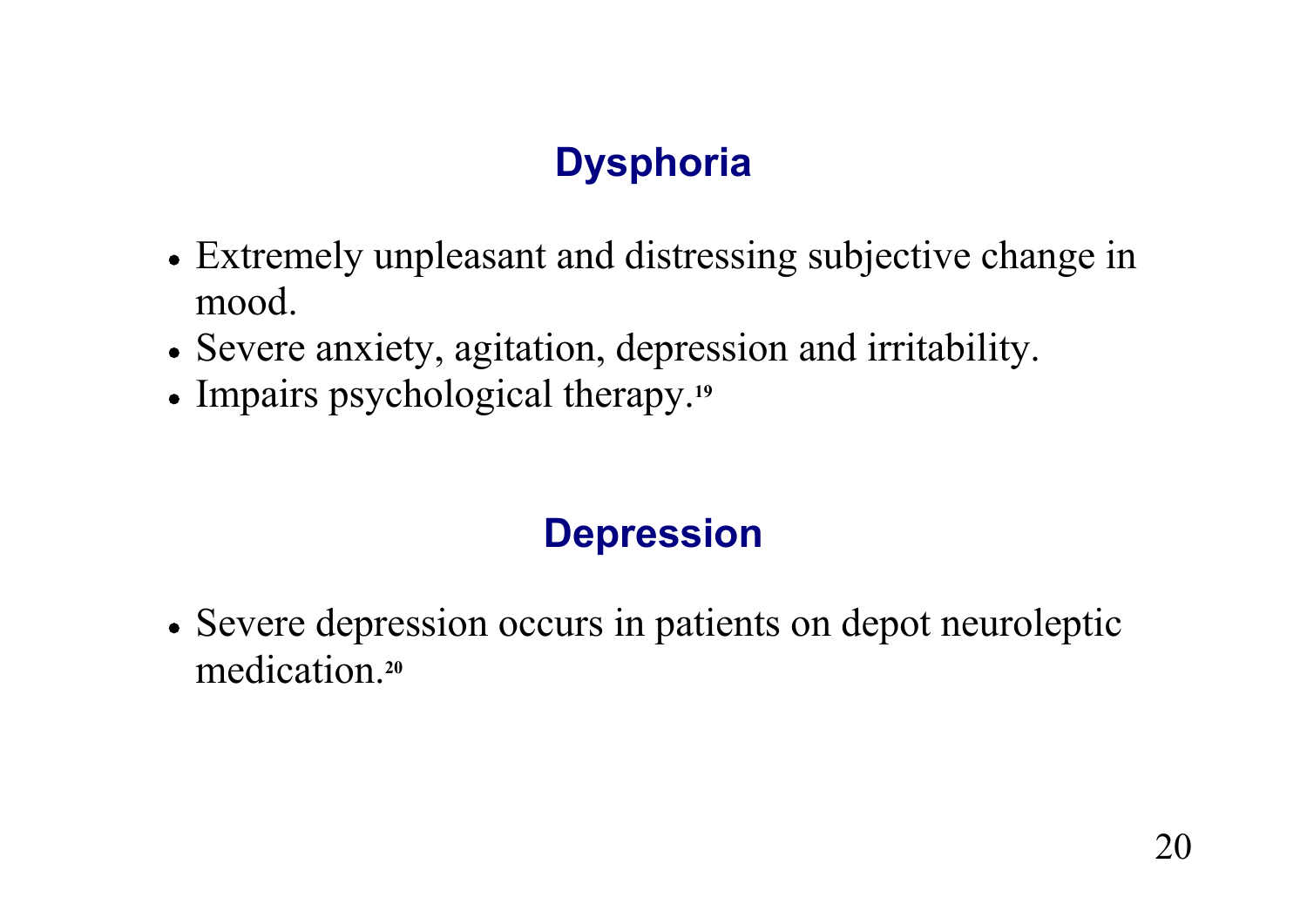## **Akathisia**

## **Symptoms:**

- Perpetual psychomotor agitation or inner restlessness.
- Inability of the patient to keep still.
- 47% of mental health patients experience akathisia, dysphoria and emotional flattening.**<sup>21</sup>**
- Akathisia is associated with anxiety, suicide,**22 & 23** Violence**24 & 25** and murder.**<sup>26</sup>**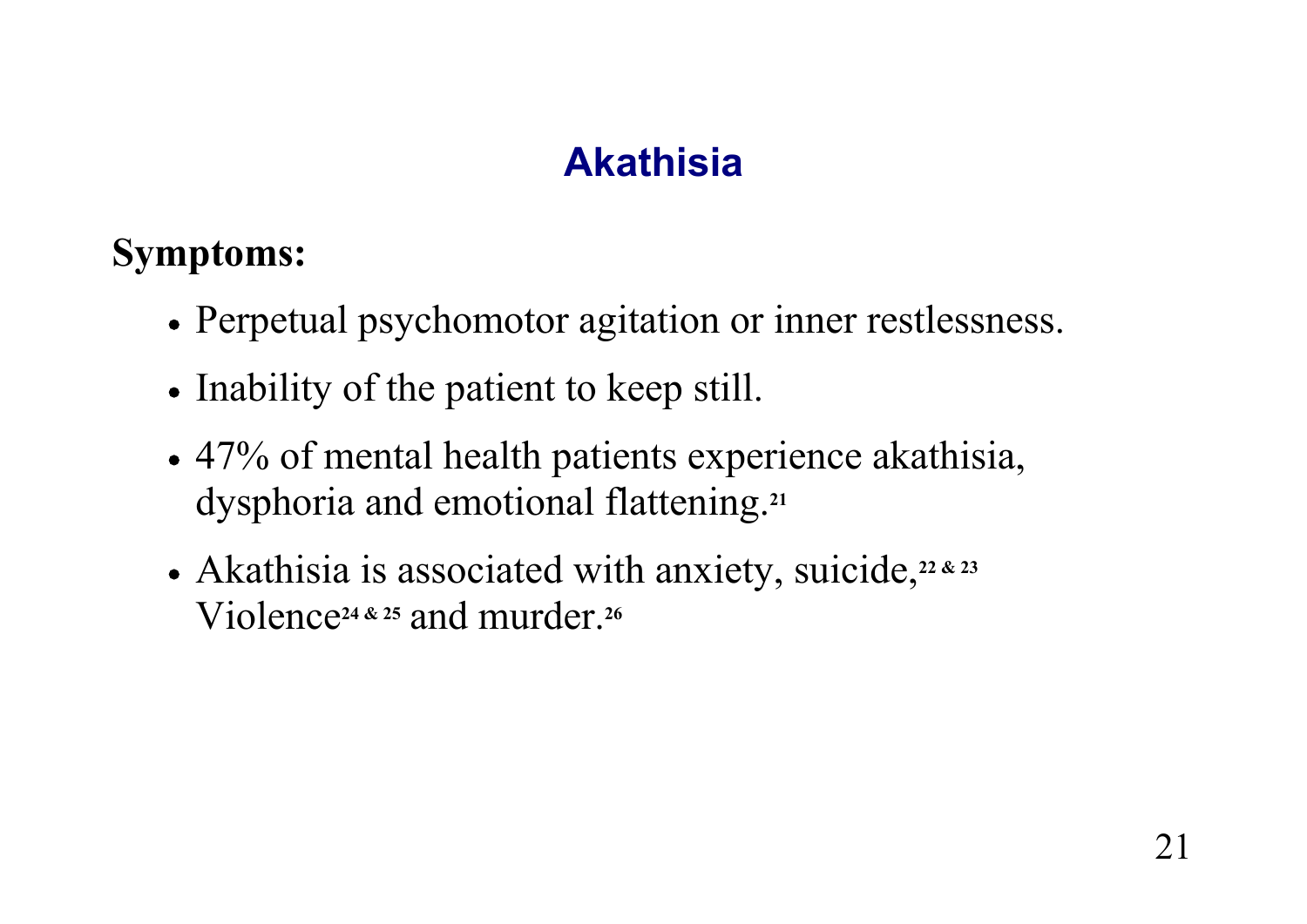## **Suicide**

- Suicide rates are up to 50% higher in neuroleptically treated patients.**<sup>27</sup>**
- Intolerable feelings of akathisia together with the distressing mood changes of dysphoria could cause suicidal ideation.**<sup>28</sup>**
- 60% of completed suicides were taking psychotropic drugs.**<sup>23</sup>**

The suicide rate for patients with schizophrenia is 20-50 times greater than the suicide rate of the general population.**<sup>29</sup>**

Almost 50% of people with schizophrenia will attempt suicide in their lifetime.**30**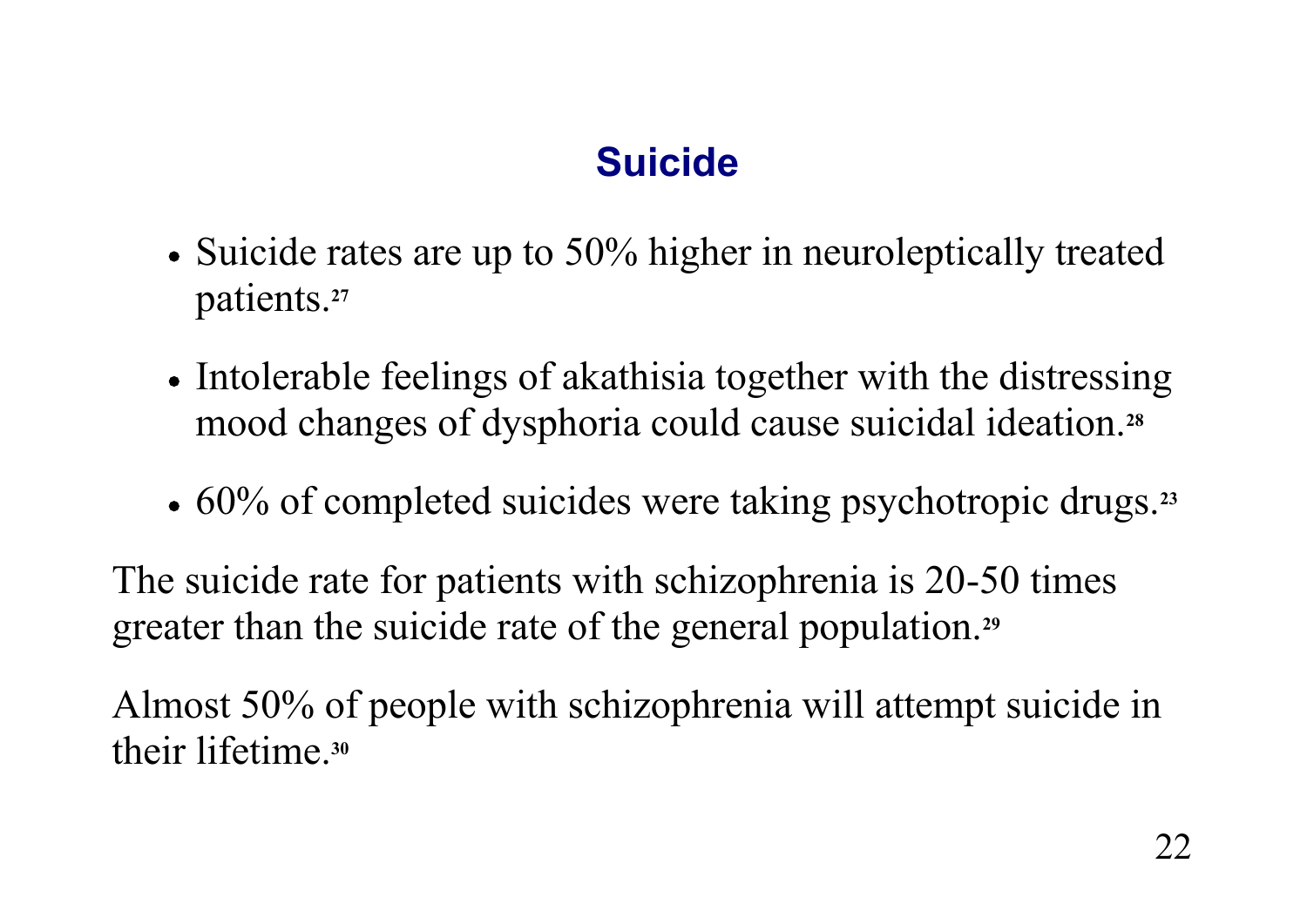## **A Service User Statement: Suicide is a side effect.**

**"I believe that since drugs were first introduced for paranoid schizophrenia in 1952 some patients have committed suicide, not because of the illness but because of the side effects, in particular depression. I was, and still am, absolutely staggered that I was given no warning or understanding regarding the depression many, but not all, of the drugs prescribed for schizophrenia can cause. How could a person be locked up and have chemicals forced into their bloodstream which made them suicidal?" 31**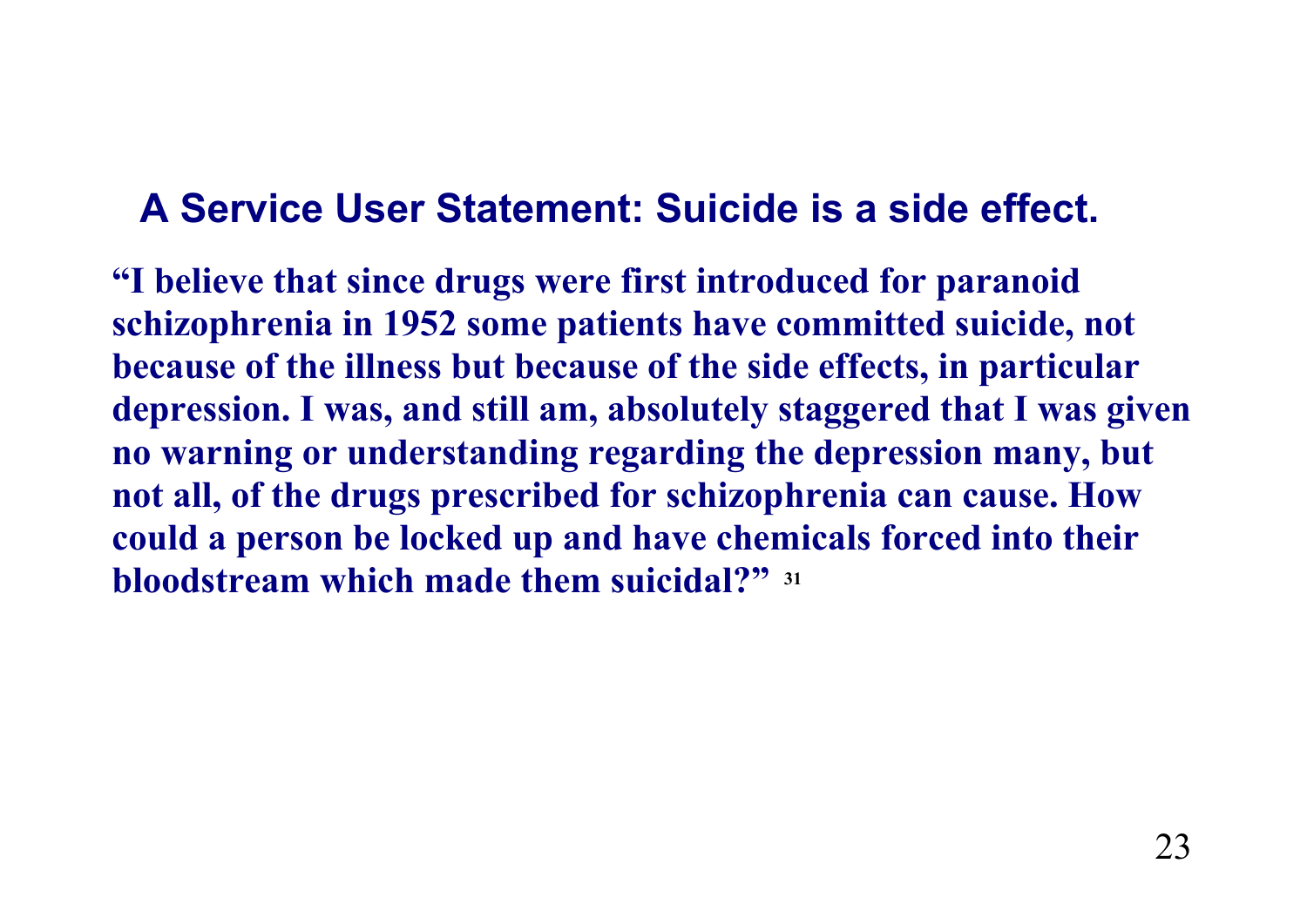## **Violence and Aggression**

Many severely mentally ill people commit violent crimes,**<sup>32</sup>** and the most common reason for Psychiatric Intensive Care Unit admissions is aggression management, **<sup>33</sup>** where 58% of incidents were classified as serious.**<sup>34</sup>**

Neuroleptic disruption of both **Serotonin** and **Acetylcholine** can cause an increase in irritability, aggression and violence.**7, 9 & 10**

This is particularly likely if patients are genetically unable to metabolise neuroleptic medications efficiently and suffer the toxic consequences…**11**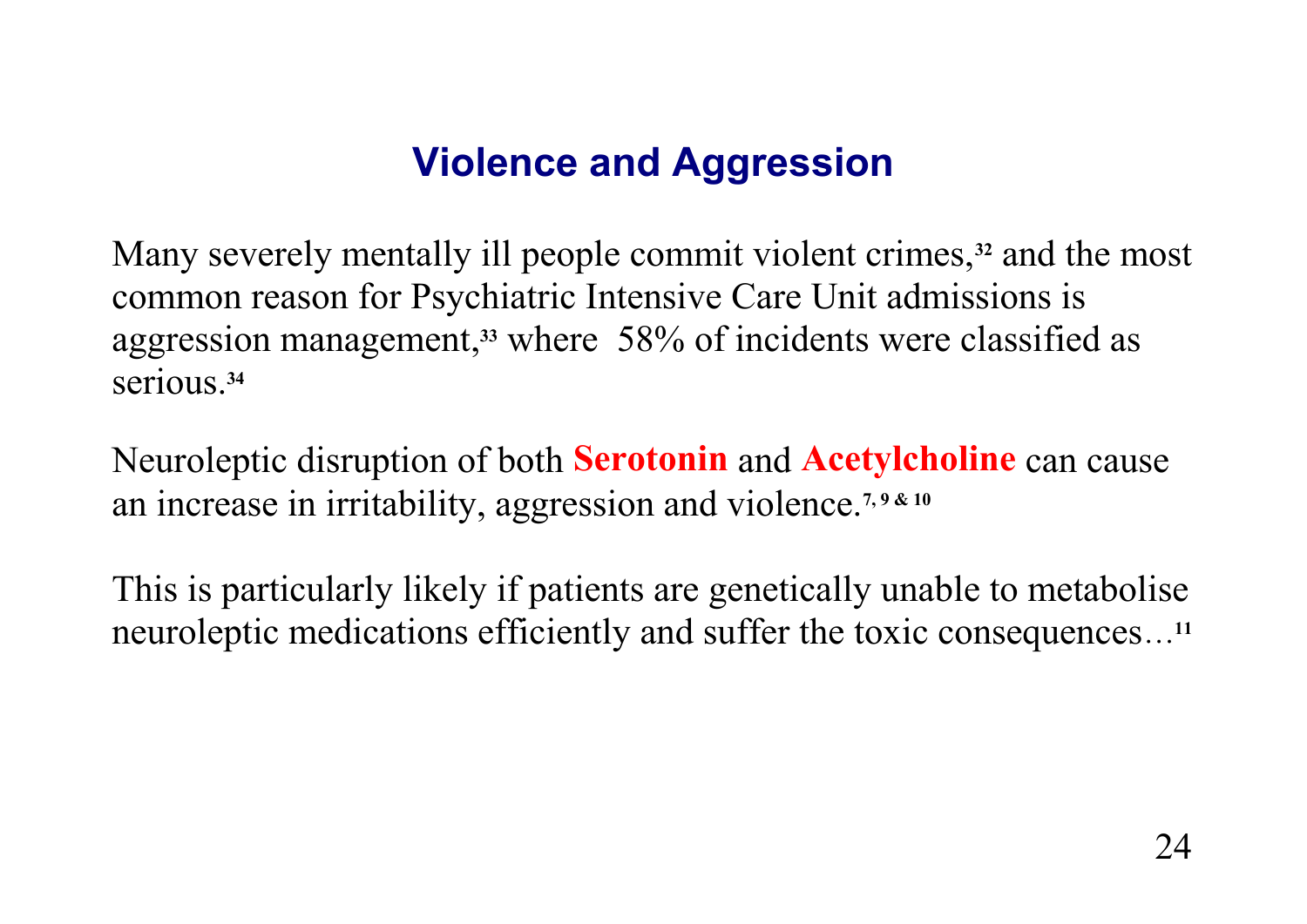## **Super Sensitivity Psychosis (SSP)**

- Because neuroleptic drugs block dopamine receptors, the brain then adapts by increasing the number of dopamine receptors by  $30\%$ .
- The extra dopamine receptors are hypersensitive to minute traces of dopamine remaining in the synapses and the patient eventually experiences a psychosis known as…

#### **SUPER SENSITIVITY PSYCHOSIS<sup>35</sup>**

• 58% of patients 'relapse' on neuroleptic medication because of **SSP. 36, 37, 38 & 39**

#### **"TREATMENT" WITH NEUROLEPTIC DRUGS INDUCES PSYCHOSIS.**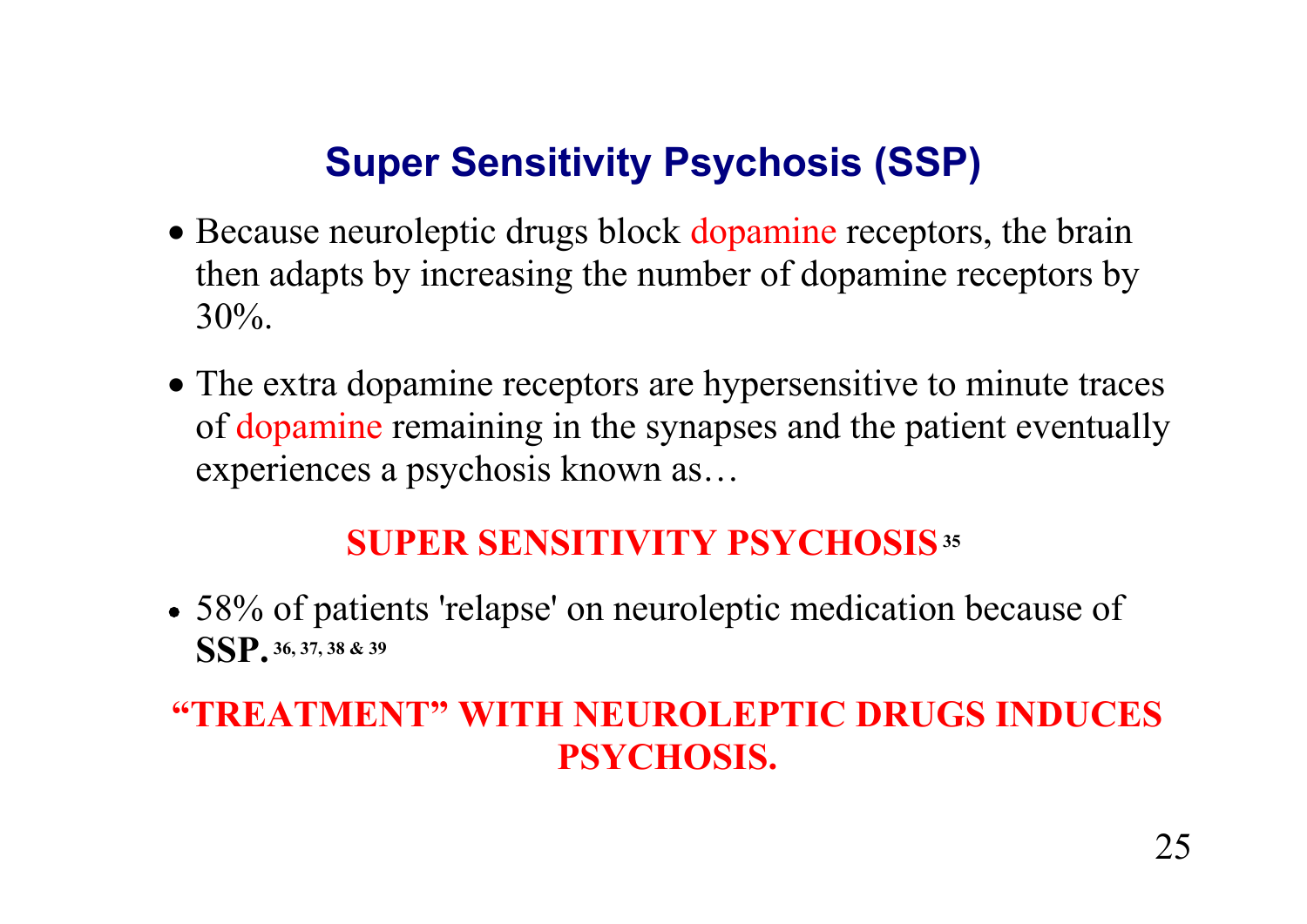#### **Tardive Psychosis, Rebound Psychosis and Withdrawal**

Tardive Psychosis and Rebound Psychosis are different terms for psychosis experienced during and following psychotropic drug withdrawal.

Patients who experience a psychosis when withdrawing from psychotropic drugs are viewed by psychiatrists as having a 'relapse'. The "schizophrenia" is perceived as worsening and considered proof that the "schizophrenic" patient needs antipsychotic drugs.

However in psychotropic drug withdrawal the brain's nerve ending receptors are adjusting to the reduction of the toxic chemicals in the synapse and a tardive/rebound psychosis ensues.

60%-80% of patients on depot injections 'relapse' if the medication is discontinued.**40**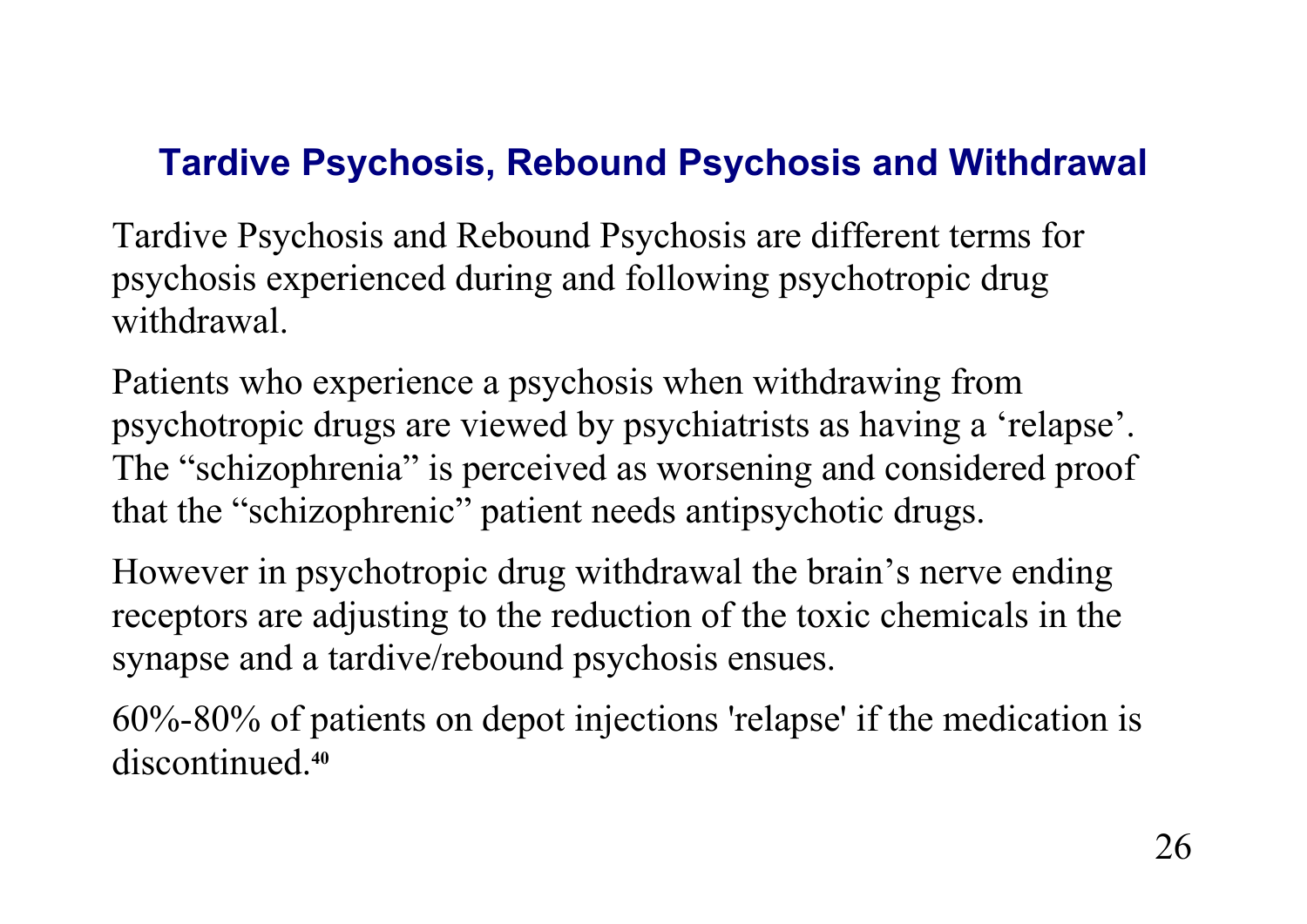#### **Withdrawal, Discontinuation Syndrome and Neuroleptic Dependency**

Following the withdrawal of Chlorpromazine - a neuroleptic - for TB treatment, patients experienced withdrawal symptoms. These symptoms dissipated when the neuroleptic was re-commenced, clearly indicating the evidence for Discontinuation Syndrome**<sup>41</sup>** in association with neuroleptic dependency.

**DSM IV<sup>42</sup>** Dependency Criteria is written by drug companies and includes:

- 1.Tolerance medication increased to stable level
- 2.Withdrawal creating physiological states
- 3.Progressive neglect of interests because of psychoactive substance used.

This information obscures the fact that:

#### **Psychotropic Drugs are Psychoactive Substances**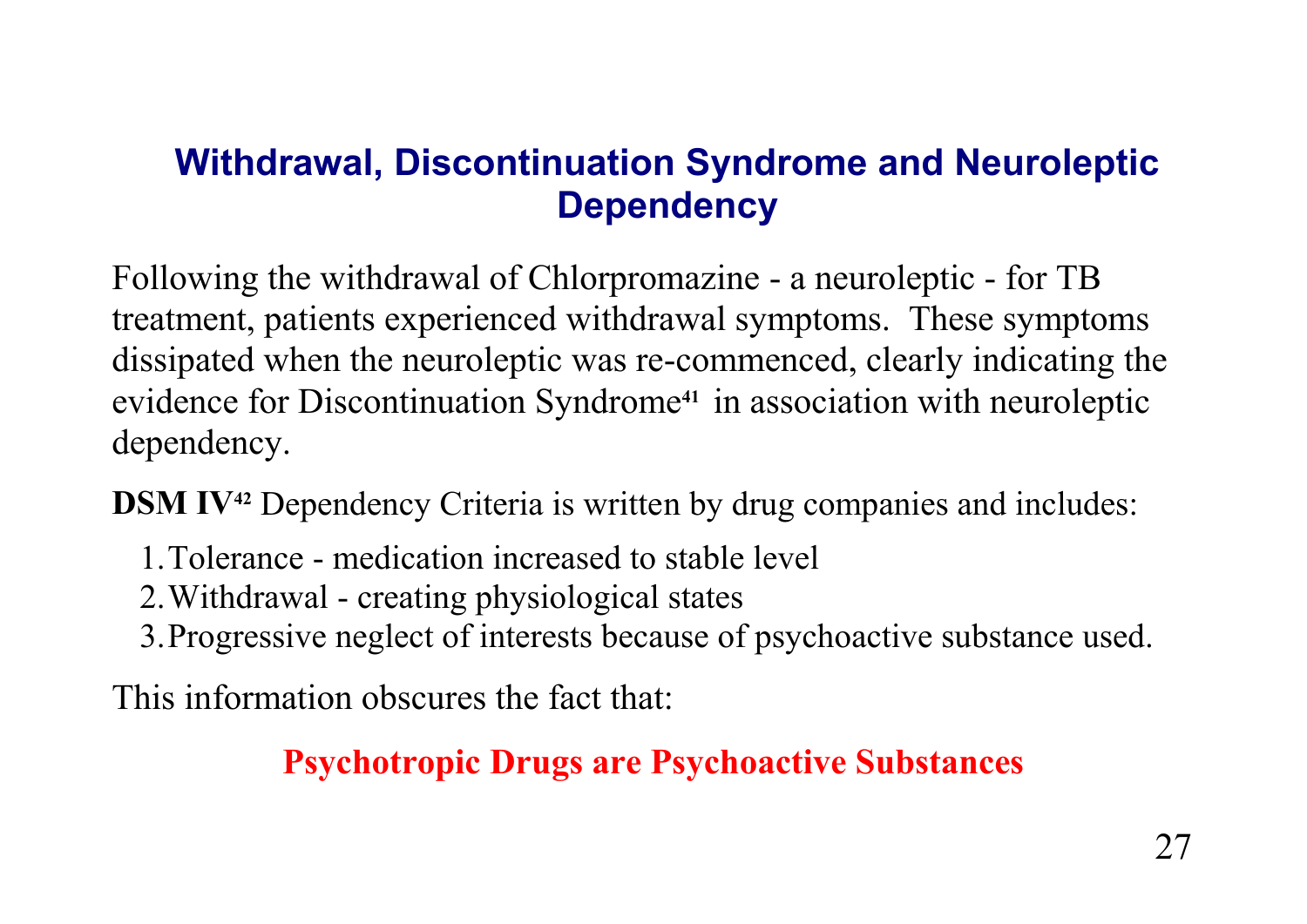#### **Psychoactive Substances and Neuroleptic Medications**

All neuroleptics are psychoactive substances since they cross the blood brain barrier, act primarily on the Central Nervous System where they affect brain function resulting in changes in perception, mood, consciousness, cognition and behaviour.**<sup>43</sup>**

Neuroleptic drugs create:

- 1.Tolerance increased medication to 'effect' a stable level due to **SSP**
- 2.Withdrawal creates physiological states: nausea, vomiting, diarrhoea, sweating, runny nose and involuntary movement disorders**<sup>44</sup>**
- 3.Progressive neglect of interests due to **NIDS** and other psychological **ADR**.

This overt review is more informative to doctors as it addresses the fact:

#### **Neuroleptic Medications cause Dependency**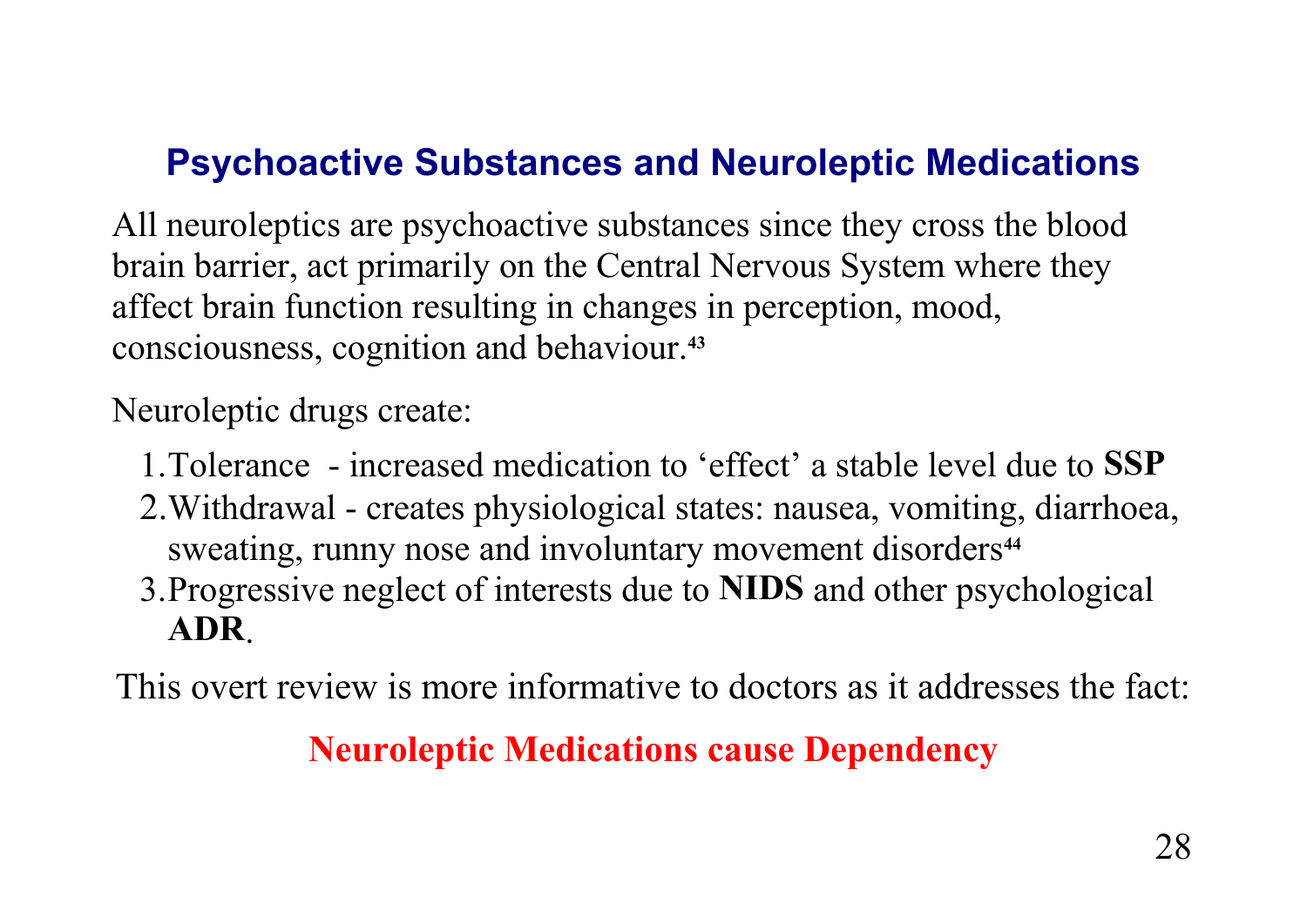#### **Neuroleptic drugs may be Unnecessary or Contra Indicated**

"…A number of clinicians have suggested that the period immediately following an acute schizophrenic break is critical and that how a patient is treated during this time is quite important… the acute schizophrenic needs to retain his sensitivity and awareness and must have full access to all his psychological resources. Phenothiazines (neuroleptics) by reducing neurological sensitivity, may interfere with these problem solving, reintegrative responses." **<sup>45</sup>**

Neuroleptic treatment unjustly deprives patients of their feelings, emotions and cognitive functioning, so preventing them from fulfilling their own destiny.

Neuroleptic psychological and cognitive **ADR** cause additional trauma to the original psychosis, whether induced by general medications, antidepressants or psychological trauma.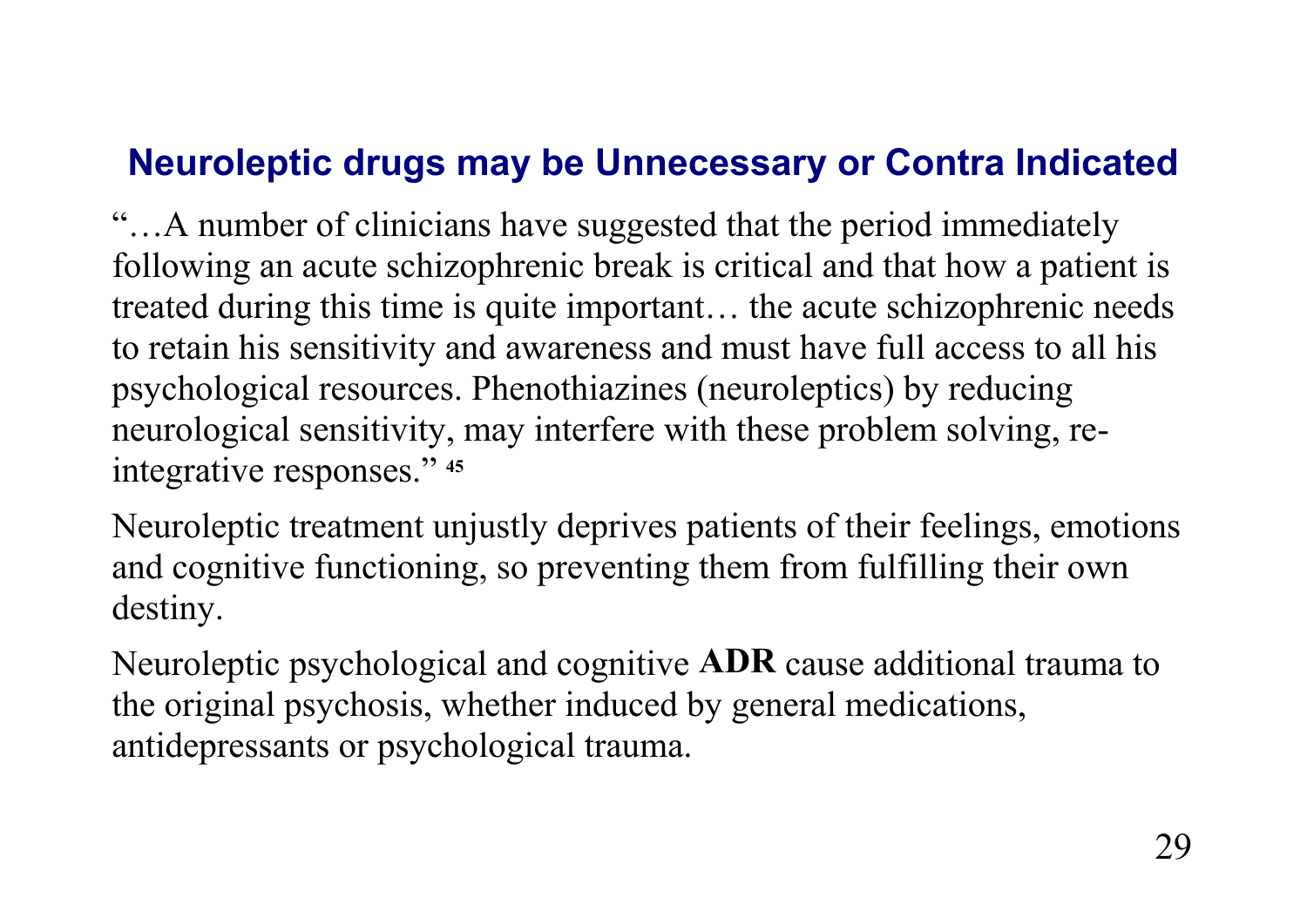#### **Ethics**

Through out history, many treatments for the 'insane' were physically and psychologically abusive and because of their disturbing nature and visibility would be perceived as cruel today.

These treatments were thought to be necessary and appropriate by prominent people who held powerful positions of authority.**<sup>46</sup>**

Today, despite the relative invisibility and potential side effects of neuroleptic treatment, that is effectively, a chemical lobotomy, remains just as cruel.

Today, these chemical lobotomy treatments are condoned and validated by current UK Key Opinion Leaders. They too hold powerful positions of authority, and also believe they are necessary, appropriate and 'scientific'.

Because of the action of 'Neuroleptic science', for the vast majority of patients, this results in stigma, social isolation, physical and emotional debilitation, and premature death.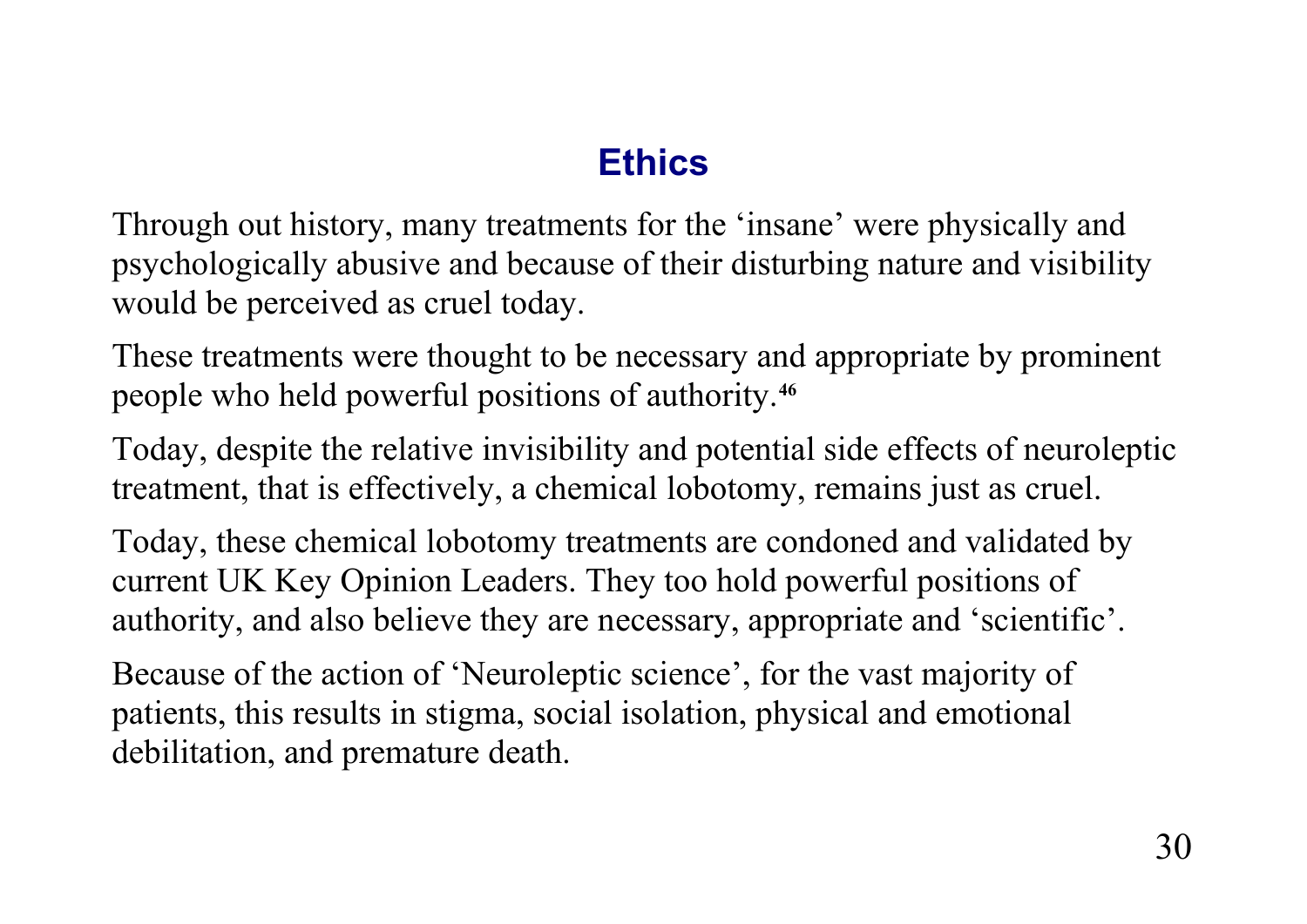## **Conclusion**

Mental Health UK Key Opinion Leaders naivety and/or denial about psychological and cognitive Adverse Drug Reactions perpetuates the situation of patients being blamed for induced neuroleptic deficits and poor social functioning.

In stark contrast there is a rich, suppressed history of alternative care and treatment without the use neuroleptic medications that has been shown consistently to present far superior outcomes.**<sup>47</sup>**

Replacing current neuroleptic psychologically and cognitive abusive treatment with acceptable humane treatment**<sup>47</sup>** would enable true recovery, and independence away from the mental health system.

#### **Successful Non-Neuroleptic Treatments for "Schizophrenia" <sup>47</sup>**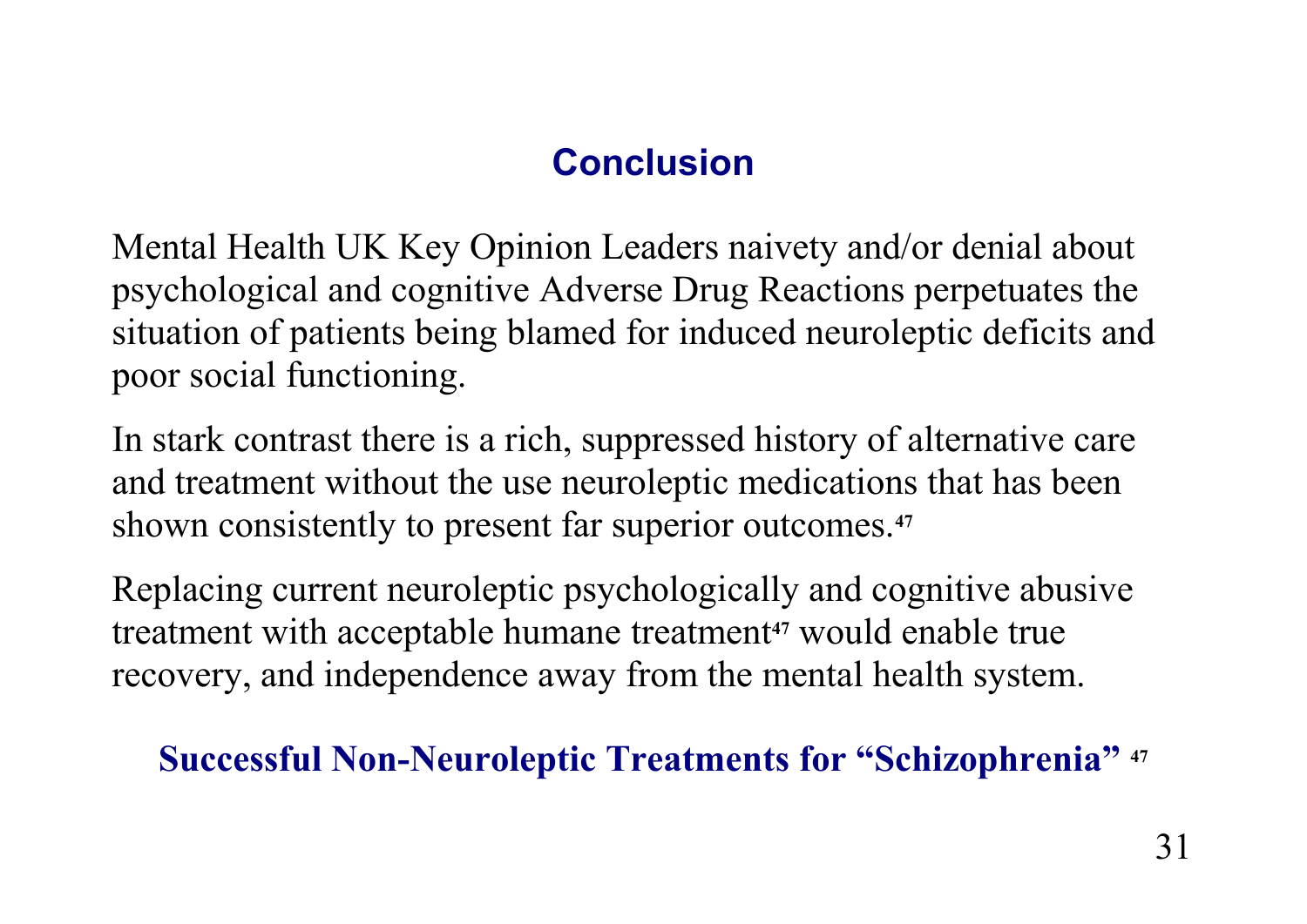#### **References:**

(1) Schillevoort I., Boer de A., Weide van der J., Steijns L.S.W., Roos R.A.C., Jansen P. A J., Leufkens H., G., M. (2002). 'Antipsychotic-induced extrapyramidal syndromes and cytochrome P450 2D6 genotype: a case-control study.' Pharmacogenetics.2002 Apr;12 (3): 235- 40 11927839 http://lib.bioinfo.pl/pmid:11927839

(2) Clarke C. and Evans J., Pharmacogenetics & Mental Health, Professional Mental Health Awareness Information Series http://www.neuroleptic awareness.co.uk/PMHIS/?Professional\_Mental\_Health\_Information\_Series:Pharmacogenetics\_and\_Mental\_Health%26nbsp%3B

(3) Rogers A., Pilgrim D., Lacey R., (1993) 'Experiencing Psychiatry: Users views of services' London: MIND /Macmillan

(4) Robinson D., Ed. 'Biology: Brain and Behaviour. Neurobiology'. Springer in association with ©The Open University.1998

(5) Jackson G.E., (2005) "Rethinking Psychiatric Drugs: A Guide for Informed Consent" Authorhouse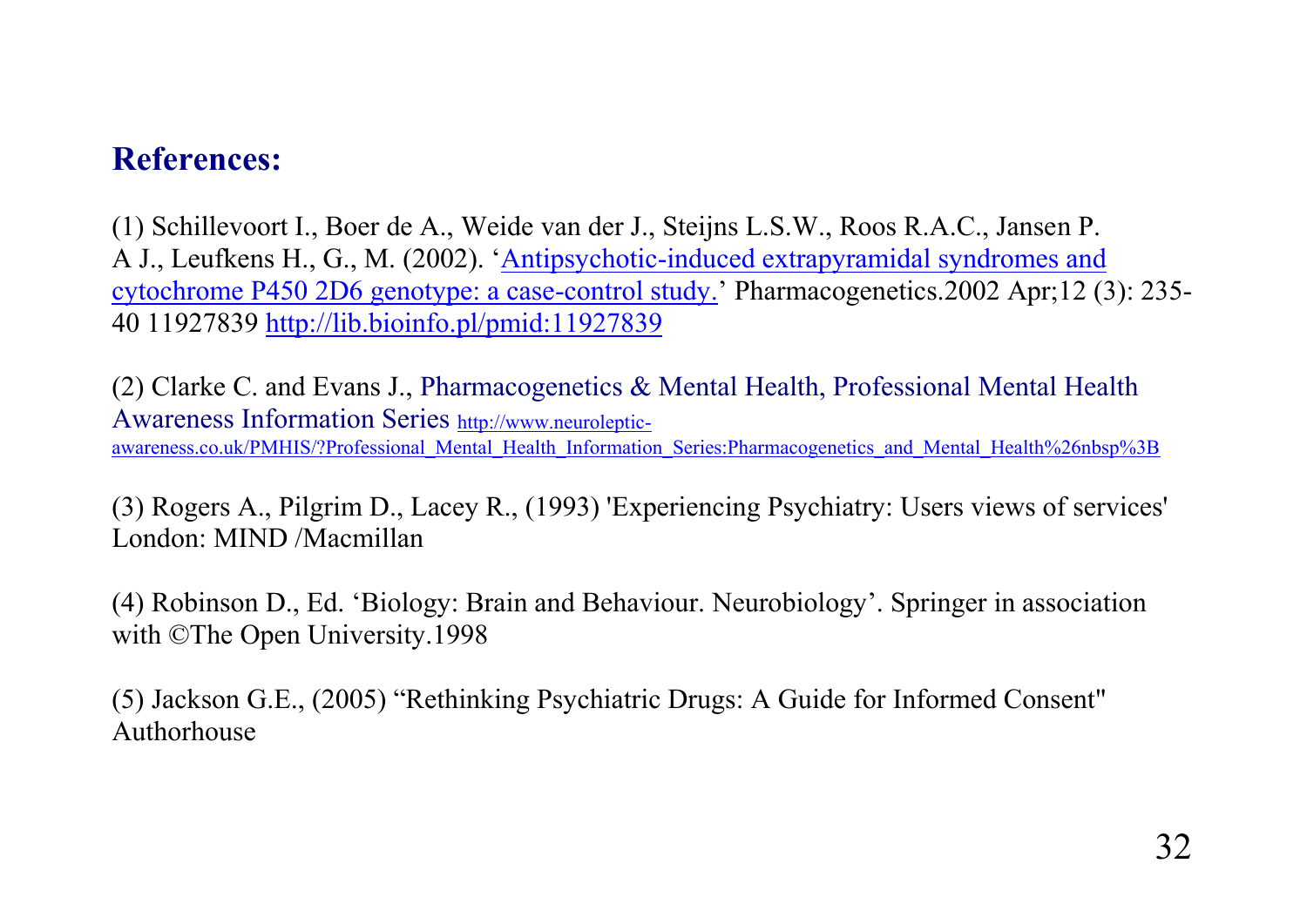(6) Vitamin Supplements Guide © 2005-2006 http://www.vitamins-supplements.org/hormones/dopamine.php

(7) Sunderland M., (2006) 'The Science of Parenting' Publisher: DK ADULT (May 15, 2006)

(8) Neurotransmitters and Neuromodulators. Psychopharmacology and Chemical Action. Source: Carlson, Neil. Physiology of behavior. Boston: Pearson Allyn & Bacon, 2007. http://knol.google.com/k/kevin-spaulding/neurotransmitters-and neuromodulators/3smazt4fj02nv/74#

(9) Tracy, A.B.Ph.D: *Prozac: Panacea or Pandora?* Cassia Pub (Jun 1994) Updated 2001

(10) Jackson, G.E., MD. (2009), "Drug-Induced Dementia: a Perfect Crime" AuthorHouse

(11) Clarke C. and Evans J., Pharmacogenetics and Mental Health. The Link between Aggression and Antipsychotic Medication. http://www.neuroleptic awareness.co.uk/PMHIS/?download=PMHIS%20PharmaAndMH\_Aggression\_BME.pdf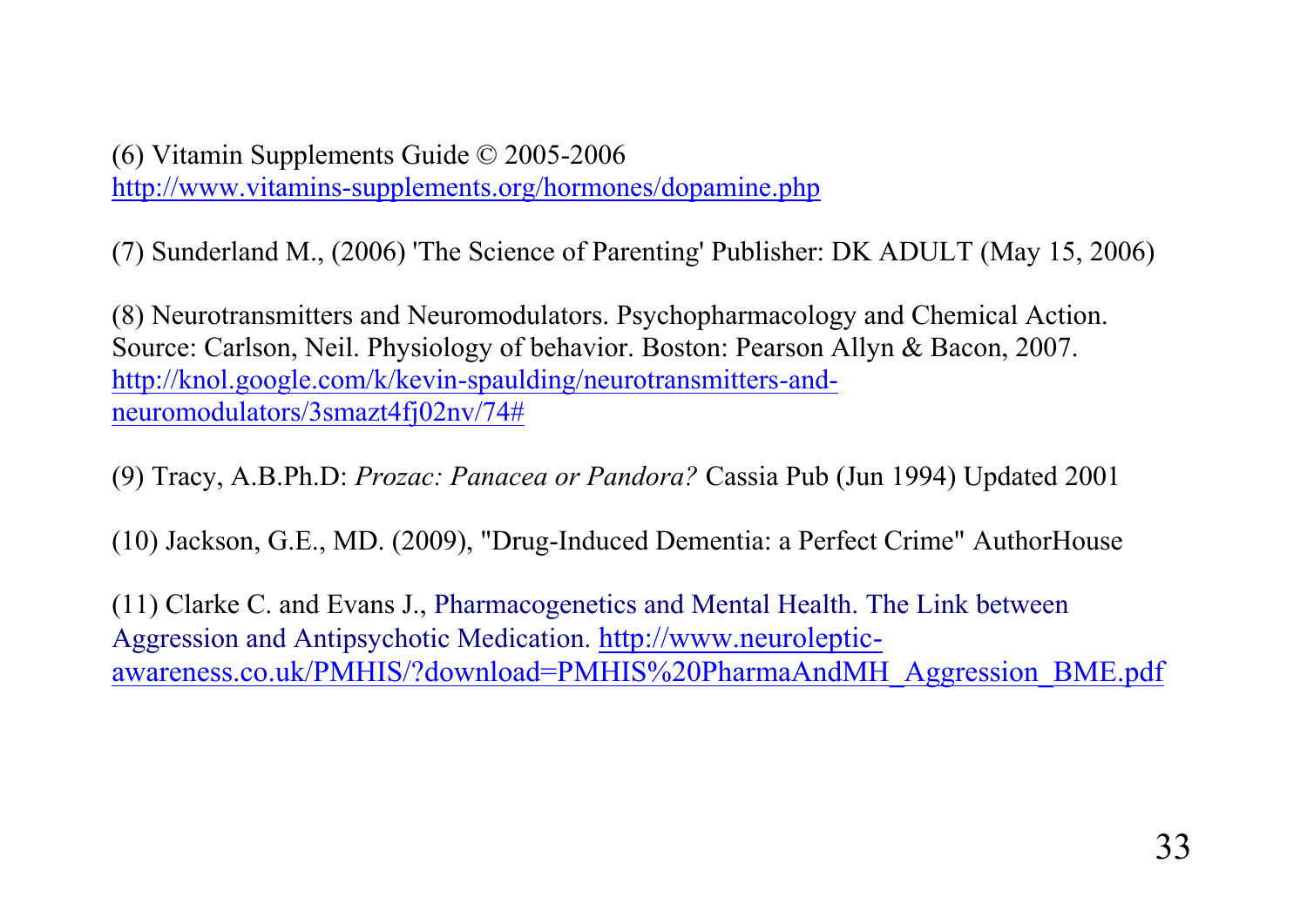(12) Lewander, T. (1994) 'Neuroleptics and the neuroleptic induced deficit syndrome', Acta Psychiatrica Scandinavica 89 supplement 380: 8-13.

(13) Schooler, N.R. (1994) 'Deficit symptoms in schizophrenia: negative symptoms versus neuroleptic-induced deficits', Acta Pyschiatrica Scandinavica (supplement) 380: 21-6.

(14) Thomas, P. and McGuire, R. (1986) 'Orofacial Dyskinesia, Cognitive Function and Medication', British Journal of Psychiatry 149:216-20.

(15) I. Prohovnik et al 'Alzheimer-type pathology in elderly schizophrenic patients.' Schizophrenia Bulletin 19:4 (1993):805-816

(16) Purohit D.P. et al ' Alzheimer Disease and Related Neurodegenerative Disease in Elderly Patients with Schizophrenia' Archives of General Psychiatry 55 (1998): 205-211

(17) Gur R.E.,et al, 'A follow up Magnetic Resonance Imaging study of Schizophrenia; Relationship of Neuroanatomical Changes to Clinical neurobehavioral Measures' Archives of General Psychiatry 55:2 (1998):145-152.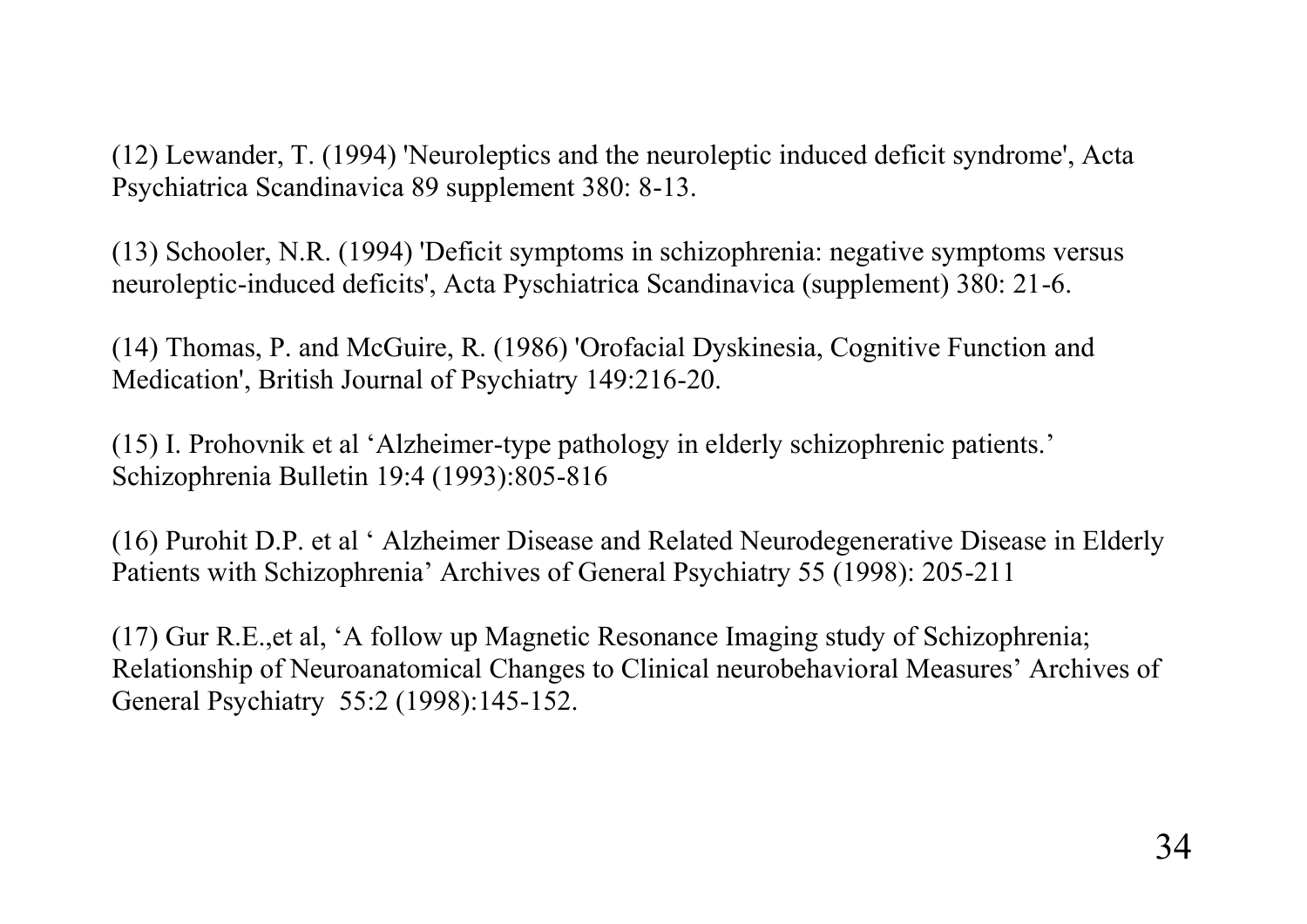(18) Breggin R. B. (2006) Intoxication Ansognosia: The Spell Binding Effect of Psychiatric Drugs Ethical Human Psychology and Psychiatry. Vol 8, Number 3 Fall/Winter 2006

(19) Marder S.R. (2005) Subjective experiences on antipsychotic medications: synthesis and conclusions Acta Psychiatrica Scandinavica 111 (s427) , 43–46

(20) De Alarcon, R. and Carney, M.W.P. (1969) 'Severe depressive mood changes following slow release intramuscular fluphenazine injection', British Medical Journal iii: 546-7.

(21) Windgassen, K. (1991) Schizophreniebehandlung aus der sicht des pateinten. Untersuchungen des behandlungsverlaufes und der neuroleptischen therapie unter pathischem aspekt. Berlin: Springer-Verlag.

Source: Thomas P. (1997) The Dialectics of Schizophrenia' Free Association Books London/ New York.

(22) Nelson E (2001) 'Akathisia - A Brief Review' Scottish Medical Journal SMJ 2001;46: 133- 134

(23) Larrson J., (2008) 'Psychiatric drugs and suicide How medical agencies deceive patients and relatives' http://jannel.se/psychiatricdrugs.suicide.pdf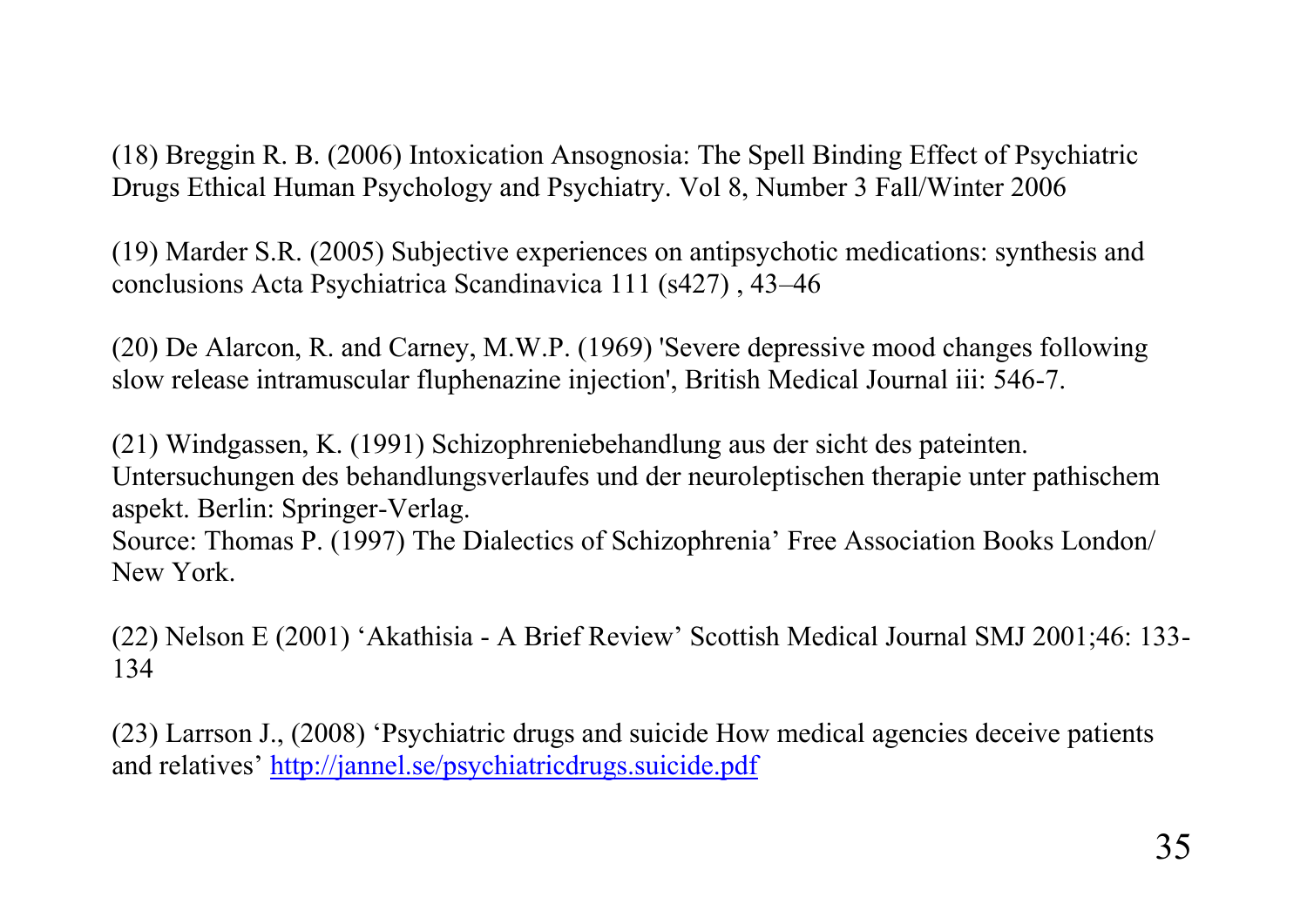(24) Crowner ML, Douyon R, Convit A, Gaztanaga P, Volavka J, Bakall R. "Akathisia and violence." Psychopharmacol Bull.1990;26(1):115-7. http://www.ncbi.nlm.nih.gov/pubmed/1973544

(25) Galynker I and Nazarian D, "Akathesia as Violence," Journal of Clinical Psychiatry 58 (1997):31-32 http://www.antidepressantsfacts.com/Akathisia%20as%20Violence.htm

(26) Van Putten T and Marder SR. "Behavioral Toxicity of Anti-psychotic Drugs," Journal of Clinical Psychiatry 48 (1987): 13-19 http://www.ncbi.nlm.nih.gov/pubmed/2887552

(27) Markowe, M., Steinert, J. and Heyworth-Davies, F. (1967) 'Insulin and chlorpromazine in schizophrenia: a ten year comparative study', British Medical Journal 113: 1101-6. Source: Thomas P. (1997) The Dialectics of Schizophrenia' Free Association Books London/ New York.

(28) Thomas, P. (1997) 'The Dialectics of Schizophrenia'. Free Association Books. London / New York.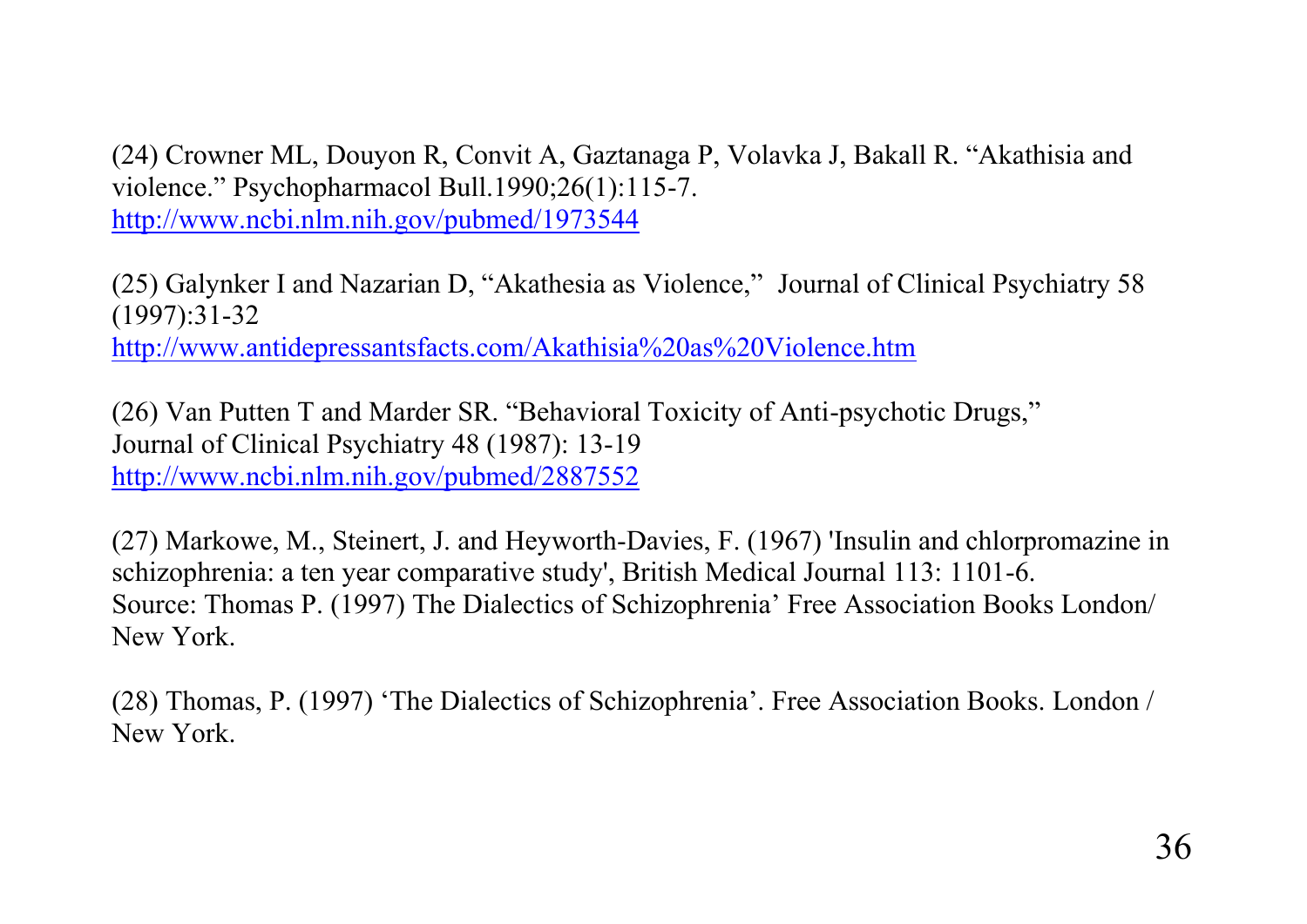(29) Meltzer HY, Okayli G. Reduction of suicidality during clozapine treatment of neurolepticresistant schizophrenia: impact on risk-benefit assessment. Am J Psychiatry, 1995; 152(2): 183- 190 (Rethink Briefing - Suicide and severe mental illness.)

http://www.rethink.org/how\_we\_can\_help/news\_and\_media/briefing\_notes/briefing\_2.html

(30) Planansky K, Johnston R. The occurrence and characteristics of suicidal preoccupation and acts in schizophrenia. Acta Scan 1971; 47(4): 473-483 & Niskanen, et al. Schizophrenia and suicide. Psychiatria Fennica 1973; p.223-227 (Rethink Briefing - Suicide and severe mental illness.)

http://www.rethink.org/how\_we\_can\_help/news\_and\_media/briefing\_notes/briefing\_2.html

(31) THE NICE GUIDELINE ON CORE INTERVENTIONS IN THE TREATMENT AND MANAGEMENT OF SCHIZOPHRENIA IN ADULTS IN PRIMARY AND SECONDARY CARE. Updated edition 2010 http://www.nice.org.uk/nicemedia/live/11786/43607/43607.pdf

(32) Seena Fazel, Martin Grann, "The Population Impact of Severe Mental Illness on Violent Crime" Am J Psychiatry 163:1397-1403, August 2006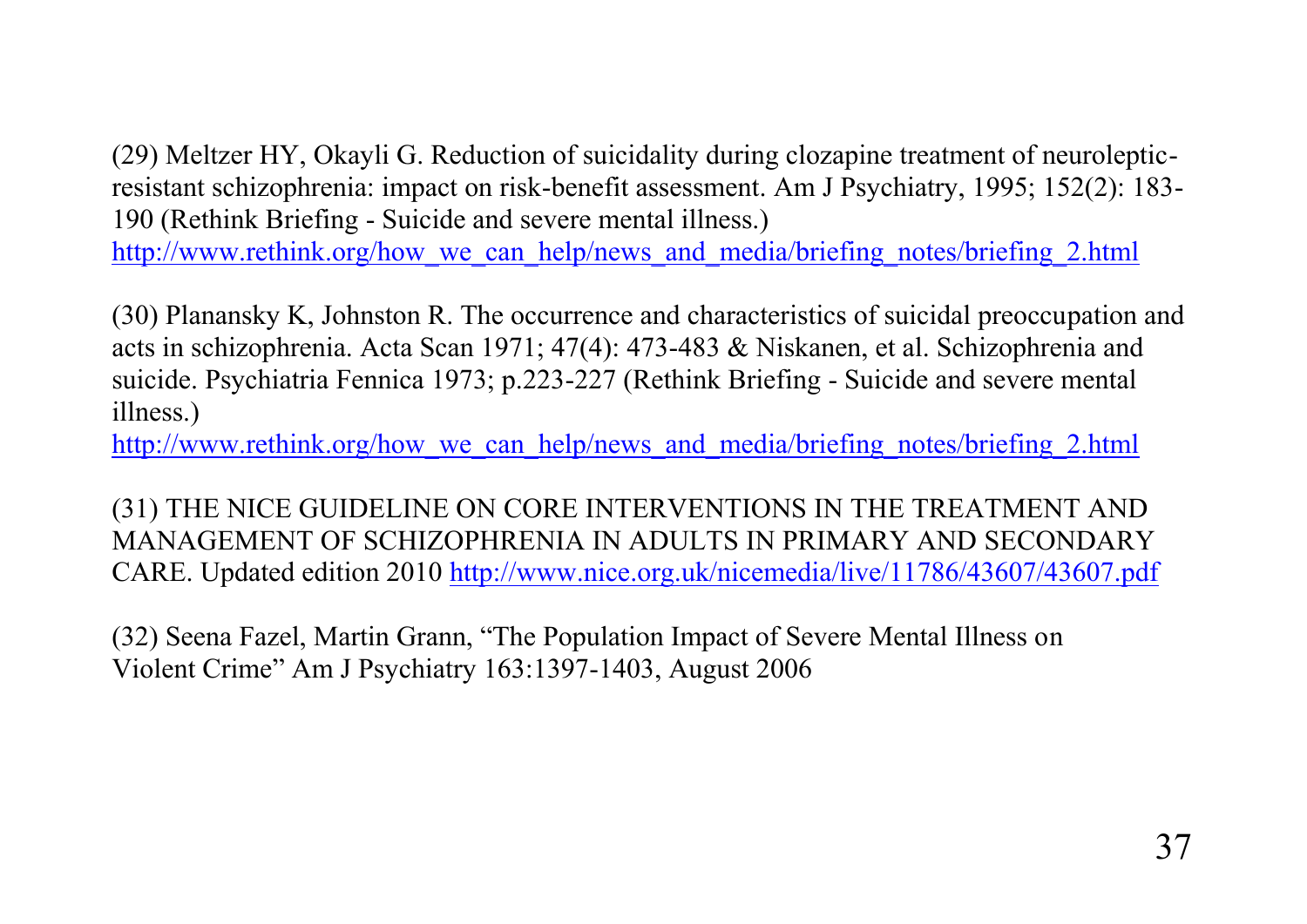(33) Len Bowers et al, Psychiatric Intensive Care Units: A literature Review *International Journal of Social Psychiatry* Vol. 54, No. 1, 56-68 (2008) http://isp.sagepub.com/content/54/1/56.abstract

(34) Cathy Owen et al, "Violence and Aggression in Psychiatric Units" Psychiatr Serv 49:1452- 1457, November 1998

(35) Chouinard, G. and Jones, B.D. (1980) 'Neuroleptic-induced super sensitivity psychosis: clinical and pharmacological characteristics', American Journal of Psychiatry 137: 16-21.

(36) Crow, T.J., MacMillan, J.F., Johnson, A.L., and Johnstone, E.C., (1986) 'The Northwick Park study of first episodes of Schizophrenia: 11. A randomised controlled trial of prophylactic medication', British Journal of Psychiatry. 148; 120-7.

(37) Moncrieff J. (2006) Does antipsychotic withdrawal provoke psychosis? Review of the literature on rapid onset psychosis (supersensitivity psychosis) and withdrawal-related relapse. Acta Psychiatr Scand: 114: 3-13

(38) Moncrieff J. Why is it so difficult to stop psychiatric drug treatment? It may be nothing to do with the original problem. (2006) Elsevier Medical Hypotheses 67(3): 517-23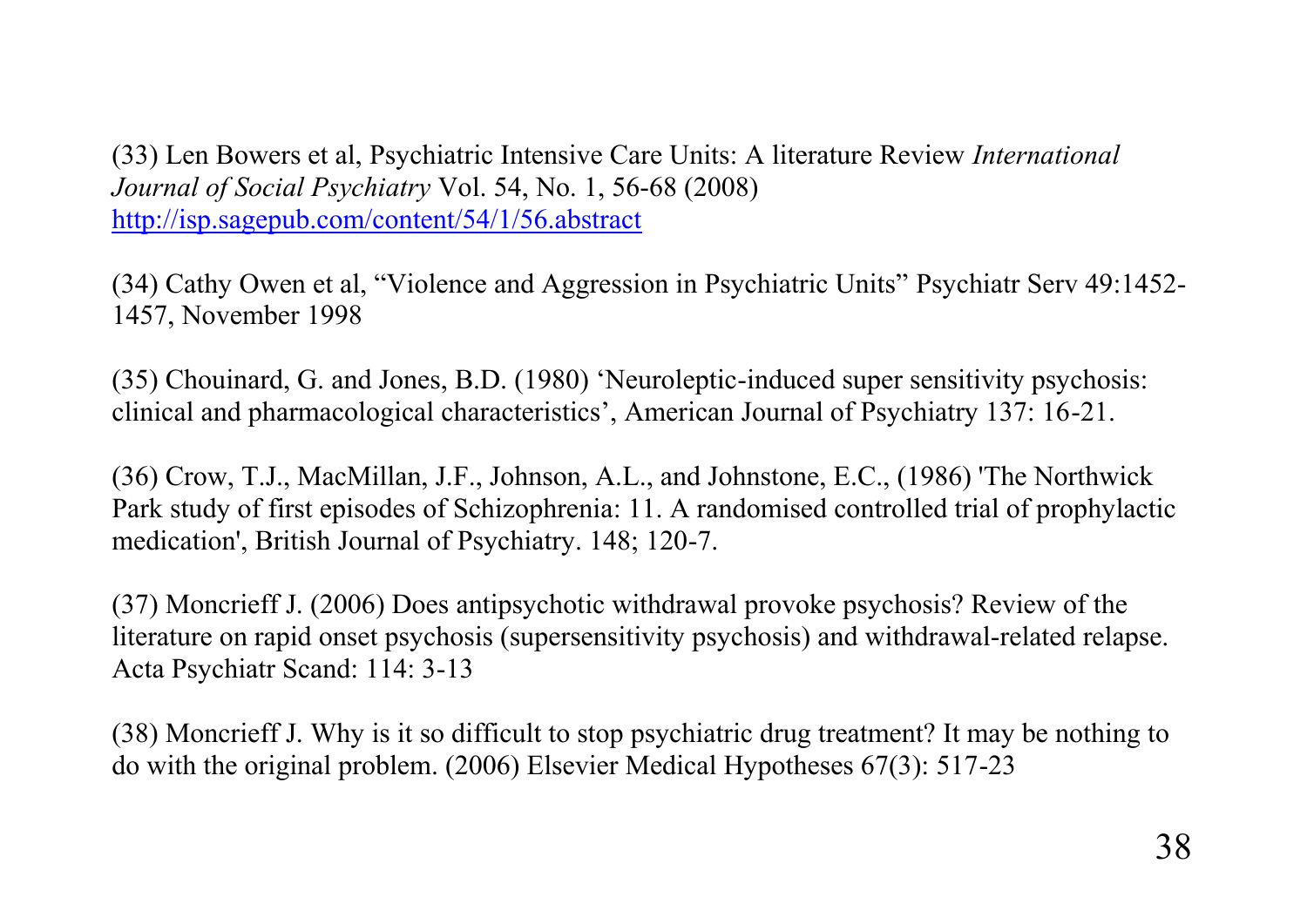(39) Samaha A., Seeman P., Stewart J., Rajabi H., Kapur S. (2007) ' "Breakthrough" Dopamine Supersensitivity during Ongoing Antipsychotic Treatment leads to Treatment Failure over Time' The Journal of Neuroscience, 14 March 2007, 27(11): 2979-2986

(40) Johnson, D.A.W. (1979) 'Further observations on the neuroleptic maintenance therapy in schizophrenia', British Journal of Psychiatry. 135; 525-30.

(41) Tranter, T. and Healy, D. (1998) 'Neuroleptic discontinuation syndromes'. J.Psychopharmacology 12 (3), 306-311.

(42) DSM IV: The Diagnostic and Statistical Manual of Mental Disorders (DSM). Published by the American Psychiatric Association (1994)

(43) Psychoactive drug from Wikipedia, the free encyclopedia http://en.wikipedia.org/wiki/Psychoactive\_drug

(44) MIND – Making sense of coming off psychiatric drugs. Withdrawal effects Antipsychotics http://www.mind.org.uk/help/medical\_and\_alternative\_care/making\_sense\_of\_coming\_off\_psychiatric\_drugs#withdrawleffects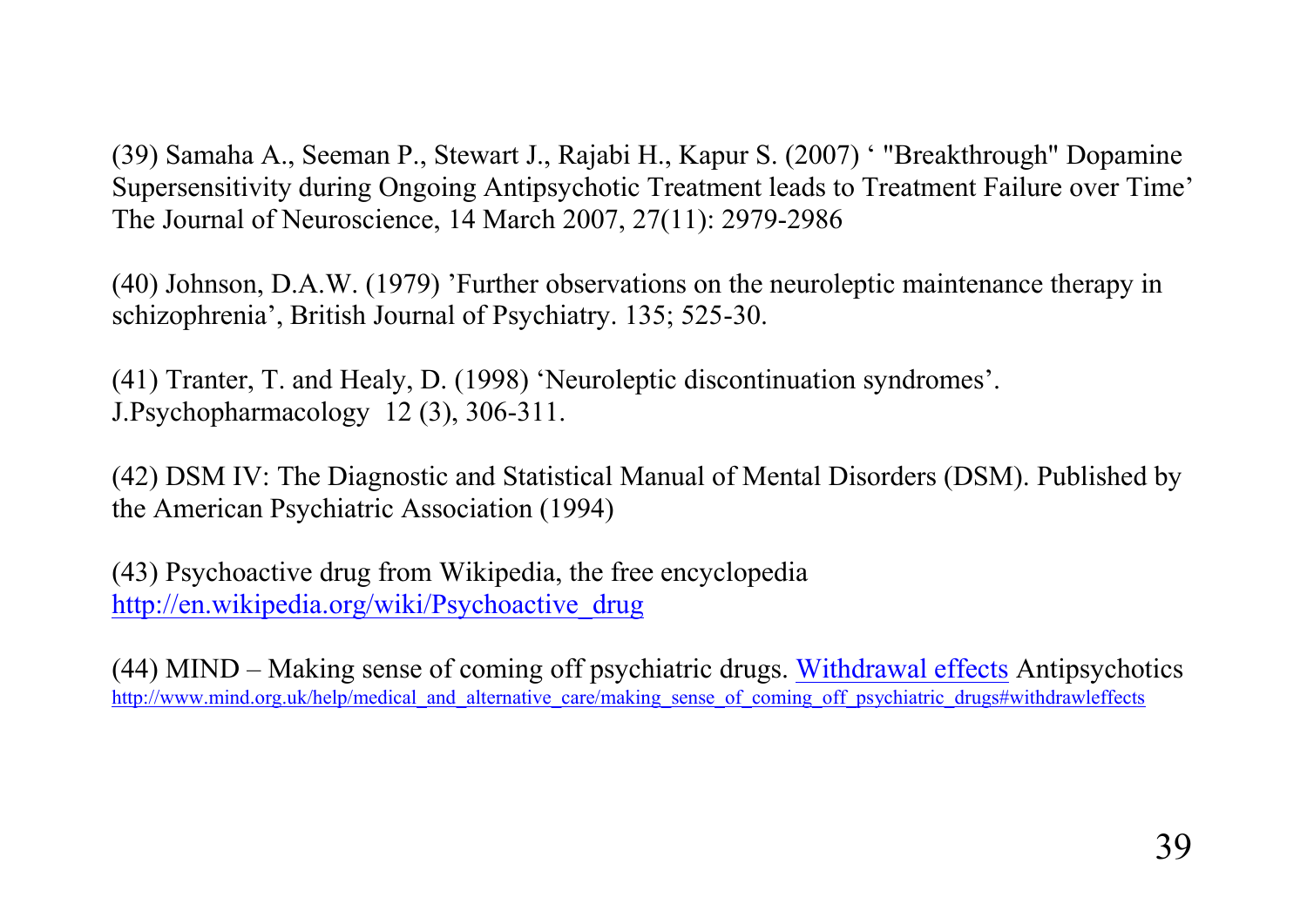(45) Rappaport et al 'Are there schizophrenics for whom drugs may be unnecessary or contra indicated?' Int..Pharmacopsychiatry 13 (1978): 100-111

(46) Clarke C. and Evans J., History of Schizophrenia Treatments, Past and Present http://www.neuroleptic awareness.co.uk/?download=History%20of%20Schizophrenia%20Treatments.pdf

(47) Clarke C. and Evans J., Successful Non-Neuroleptic Treatments for "Schizophrenia" http://www.neuroleptic-awareness.co.uk/?download=Successful%20non neuroleptic%20treatments%20for%20Schizophrenia.pdf